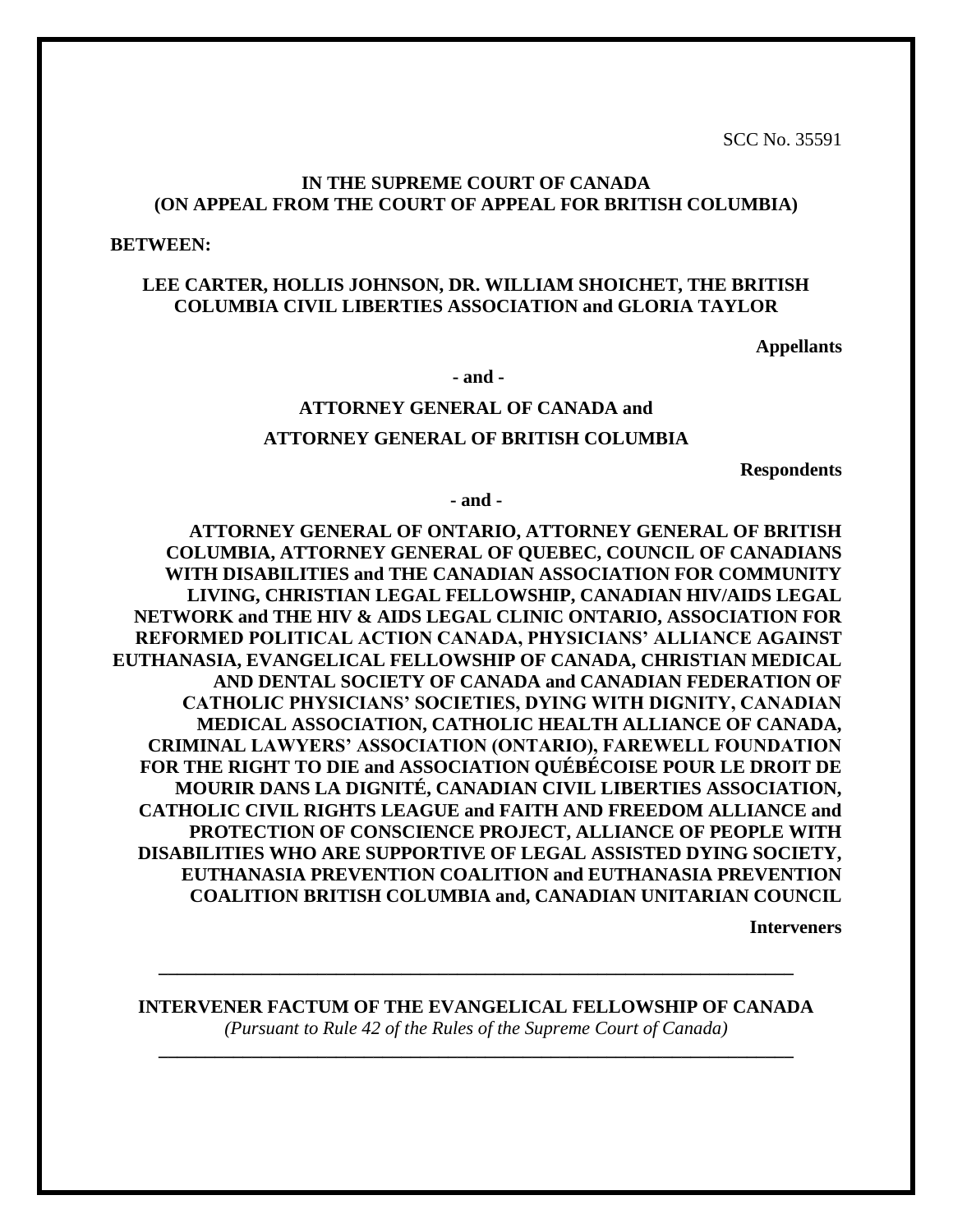| Geoffrey Trotter                        | Albertos Polizogopoulos              |
|-----------------------------------------|--------------------------------------|
| <b>Geoffrey Trotter Law Corporation</b> | VINCENT DAGENAIS GIBSON LLP/s.r.l.   |
| 1700 - 1185 West Georgia Street         | 260 Dalhousie Street, Suite 400      |
| Vancouver, British Columbia V6E 4E6     | Ottawa, Ontario K1N 7E4              |
| Tel: (604) 678-9190                     | Tel: $(613)$ 241-2701                |
| Fax: (604) 259-2459                     | Fax: (613) 241-2599                  |
| Email: gt@gtlawcorp.com                 | Email: albertos@vdg.ca               |
| Solicitor for the Intervener            | Agent for the Intervener             |
| The Evangelical Fellowship of Canada    | The Evangelical Fellowship of Canada |

Τ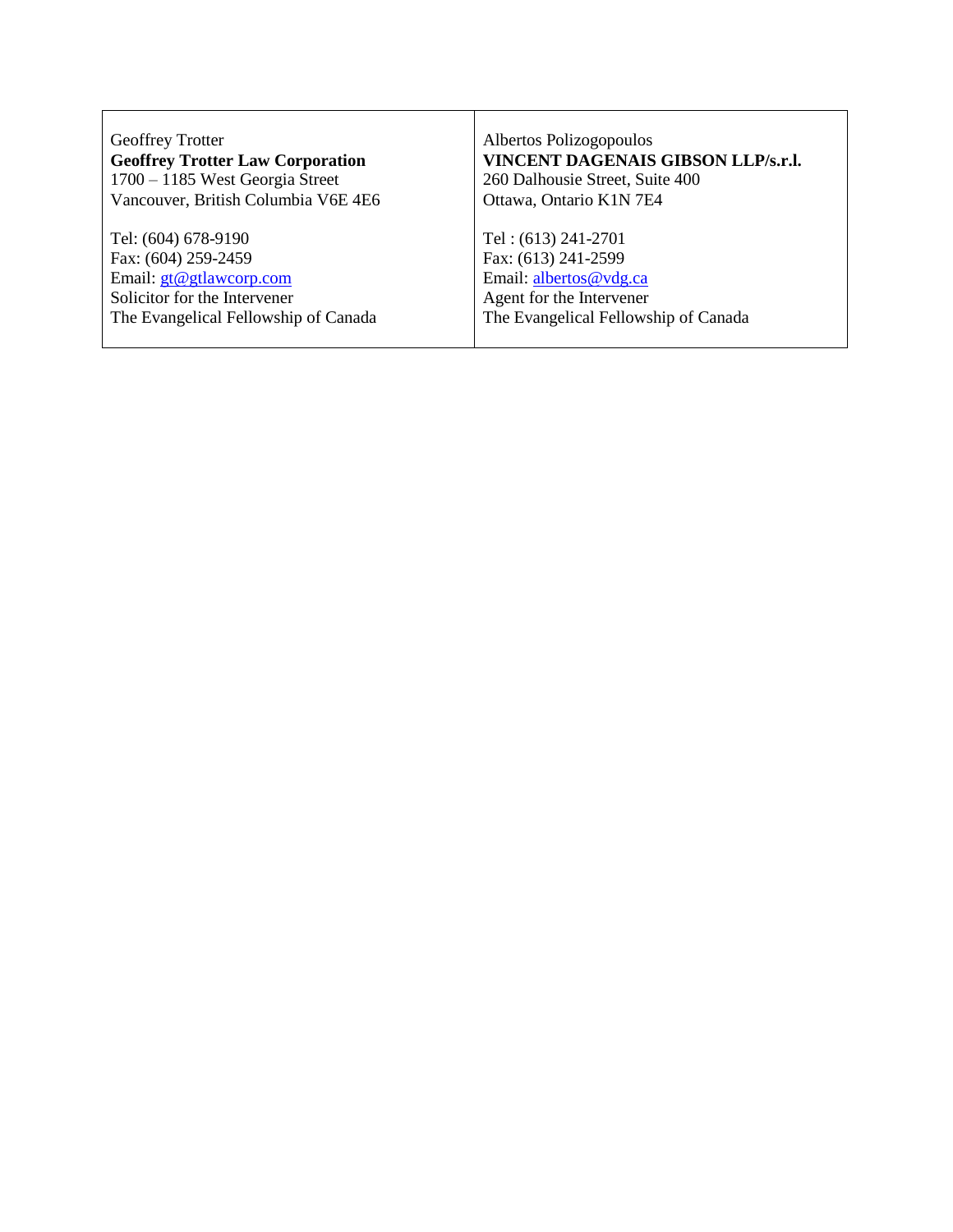| <b>ATTORNEY GENERAL OF CANADA</b><br>50 O'Connor Street, Suite 500, Room 556<br>Ottawa, Ontario K1P 6L2<br><b>Attention: Robert J. Frater</b><br>Tel: (613) 670-6289<br>Fax: (613) 954-1920<br>Email: robert.frater@justice.gc.ca<br>Solicitors for the Respondent, Attorney General of<br>Canada                       |                                                                                                                                                                                                                                                                       |
|-------------------------------------------------------------------------------------------------------------------------------------------------------------------------------------------------------------------------------------------------------------------------------------------------------------------------|-----------------------------------------------------------------------------------------------------------------------------------------------------------------------------------------------------------------------------------------------------------------------|
| Joseph J. Arvay, Q.C.                                                                                                                                                                                                                                                                                                   | Jeffrey W. Beedell                                                                                                                                                                                                                                                    |
| FARRIS, VAUGHAN, WILLS & MURPHY LLP                                                                                                                                                                                                                                                                                     | <b>GOWLING LAFLEUR HENDERSON LLP</b>                                                                                                                                                                                                                                  |
| 700 West Georgia Street, 25 <sup>th</sup> Floor                                                                                                                                                                                                                                                                         | 160 Elgin Street, Suite 2600                                                                                                                                                                                                                                          |
| Vancouver, British Columbia V7Y 1B3                                                                                                                                                                                                                                                                                     | Ottawa, Ontario K1P 1C3                                                                                                                                                                                                                                               |
| Tel: (604) 684-9151                                                                                                                                                                                                                                                                                                     | Tel: (613) 786-0171                                                                                                                                                                                                                                                   |
| Fax: (604) 661-9349                                                                                                                                                                                                                                                                                                     | Fax: (613) 788-3587                                                                                                                                                                                                                                                   |
| Email: jarvay@farris.com                                                                                                                                                                                                                                                                                                | Email: jeff.beedell@gowlings.com                                                                                                                                                                                                                                      |
| Solicitor for the Appellants,                                                                                                                                                                                                                                                                                           | Agent for the Appellants,                                                                                                                                                                                                                                             |
| Lee Carter, Hollis Johnson, William Shoichet,                                                                                                                                                                                                                                                                           | Lee Carter, Hollis Johnson, William Shoichet,                                                                                                                                                                                                                         |
| British Columbia Civil Liberties Association and                                                                                                                                                                                                                                                                        | British Columbia Civil Liberties Association and                                                                                                                                                                                                                      |
| Gloria Taylor                                                                                                                                                                                                                                                                                                           | Gloria Taylor                                                                                                                                                                                                                                                         |
| Jean Walters<br><b>ATTORNEY GENERAL OF</b><br><b>BRITISH COLUMBIA</b><br>1001 Douglas Street, 6 <sup>th</sup> Floor<br>P.O. Box 9280, Stn. Prov. Gov.<br>Victoria, British Columbia V8W 9J7<br>Tel: (250) 356-8894<br>Fax: (250) 356-9154<br>Solicitors for the Respondent,<br>The Attorney General of British Columbia | Robert E. Houston<br><b>BURKE-ROBERTSON</b><br>441 MacLaren Street, Suite 200<br>Ottawa, Ontario K2P 2H3<br>Tel: (613) 236-9665<br>Fax: (613) 235-4403<br>Email: rhouston@burkerobertson.com<br>Agent for the Respondent,<br>The Attorney General of British Columbia |
| <b>Zachary Green</b>                                                                                                                                                                                                                                                                                                    | Robert E. Houston                                                                                                                                                                                                                                                     |
| <b>ATTORNEY GENERAL OF ONTARIO</b>                                                                                                                                                                                                                                                                                      | <b>BURKE-ROBERTSON</b>                                                                                                                                                                                                                                                |
| 720 Bay Street, 4 <sup>th</sup> Floor                                                                                                                                                                                                                                                                                   | 441 MacLaren Street, Suite 200                                                                                                                                                                                                                                        |
| Toronto, Ontario M5G 2K1                                                                                                                                                                                                                                                                                                | Ottawa, Ontario K2P 2H3                                                                                                                                                                                                                                               |
| Tel: (416) 326-4460                                                                                                                                                                                                                                                                                                     | Tel: (613) 236-9665                                                                                                                                                                                                                                                   |
| Fax: (416) 326-4015                                                                                                                                                                                                                                                                                                     | Fax: (613) 235-4403                                                                                                                                                                                                                                                   |
| Email: zachary.green@ontario.ca                                                                                                                                                                                                                                                                                         | rhouston@burkerobertson.com                                                                                                                                                                                                                                           |
| Solicitors for the Intervener,                                                                                                                                                                                                                                                                                          | Email: Agent for the Intervener,                                                                                                                                                                                                                                      |
| The Attorney General of Ontario                                                                                                                                                                                                                                                                                         | The Attorney General of Ontario                                                                                                                                                                                                                                       |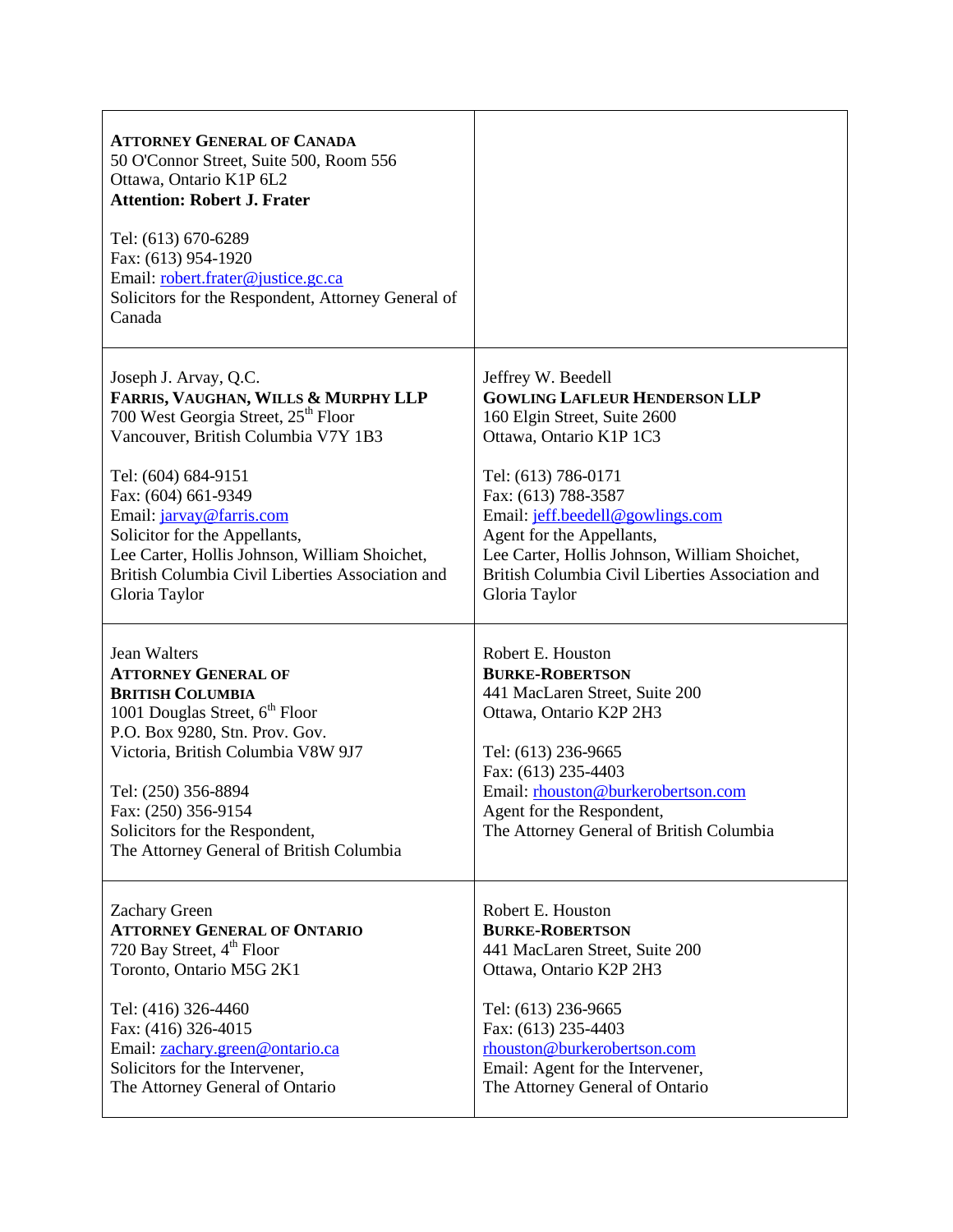| Sylvain Leboeuf                                                                                                                                                                                                                                                                         | Pierre Landry                                      |
|-----------------------------------------------------------------------------------------------------------------------------------------------------------------------------------------------------------------------------------------------------------------------------------------|----------------------------------------------------|
| PROCUREUR GÉNÉRAL DU QUÉBEC                                                                                                                                                                                                                                                             | <b>NOËL &amp; ASSOCIÉS</b>                         |
| 1200, Route de l'Église, $2^{i\text{time}}$ étage                                                                                                                                                                                                                                       | 111, rue Champlain                                 |
| Québec, Québec G1V 4M1                                                                                                                                                                                                                                                                  | Gatineau, Quebec J8X 3R1                           |
| Tel: (418) 643-1477, Ext: 21010                                                                                                                                                                                                                                                         | Tel: (819) 771-7393                                |
| Fax: $(416)$ 644-7030                                                                                                                                                                                                                                                                   | Fax: (819) 771-5397                                |
| Email: Sylvain.leboeuf@justice.gouv.qc.ca                                                                                                                                                                                                                                               | Email: p.landry@noelassocies.com                   |
| Solicitors for the Intervener,                                                                                                                                                                                                                                                          | Agent for the Intervener,                          |
| The Attorney General of Quebec                                                                                                                                                                                                                                                          | The Attorney General of Quebec                     |
| <b>ASSOCIATION FOR REFORMED POLITICAL</b><br><b>ACTION (ARPA) CANADA</b><br>P.O. Box 1377 Stn B.<br>Ottawa, Ontario K1P 5R4<br><b>Attention: André Schutten</b><br>Tel: (613) 297-5172<br>Fax: (613) 683-2323<br>Email: andre@arpacanada.com<br>Counsel for the Intervener, ARPA Canada |                                                    |
| <b>BORDEN LADNER GERVAIS LLP</b>                                                                                                                                                                                                                                                        | <b>BORDEN LADNER GERVAIS LLP</b>                   |
| Scotia Plaza, 40 King Street West                                                                                                                                                                                                                                                       | 100 Queen Street, Suite 1300                       |
| Toronto, Ontario M5H 3Y4                                                                                                                                                                                                                                                                | Ottawa, Ontario K1P 1J9                            |
| <b>Attention: Christopher D. Bredt</b>                                                                                                                                                                                                                                                  | <b>Attention: Nadia Effendi</b>                    |
| Tel: (416) 367-6165                                                                                                                                                                                                                                                                     | Tel: (613) 237-5160                                |
| Fax: (416) 361-7063                                                                                                                                                                                                                                                                     | Fax: (613) 230-8842                                |
| Email: cbredt@blg.com                                                                                                                                                                                                                                                                   | Email: neffendi@blg.com                            |
| Counsel for the Intervener, Canadian Civil                                                                                                                                                                                                                                              | Agent for the Intervener, Canadian Civil Liberties |
| Liberties Association                                                                                                                                                                                                                                                                   | Association                                        |
| FARRIS, VAUGHAN, WILLS & MURPHY LLP                                                                                                                                                                                                                                                     | <b>BORDEN LADNER GERVAIS LLP</b>                   |
| 700 West Georgia Street, 25 <sup>th</sup> Floor                                                                                                                                                                                                                                         | 100 Queen Street, Suite 1300                       |
| Vancouver, British Columbia V7Y 1B3                                                                                                                                                                                                                                                     | Ottawa, Ontario K1P 1J9                            |
| <b>Attention: Tim A. Dickson</b>                                                                                                                                                                                                                                                        | <b>Attention: Nadia Effendi</b>                    |
| Tel: (604) 684-9151                                                                                                                                                                                                                                                                     | Tel: (613) 237-5160                                |
| Fax: (604) 661-9349                                                                                                                                                                                                                                                                     | Fax: (613) 230-8842                                |
| Email: tdickson@farris.com                                                                                                                                                                                                                                                              | Email: neffendi@blg.com                            |
| Solicitor for the Intervener, Canadian Unitarian                                                                                                                                                                                                                                        | Agent for the Intervener, Canadian Unitarian       |
| Council                                                                                                                                                                                                                                                                                 | Council                                            |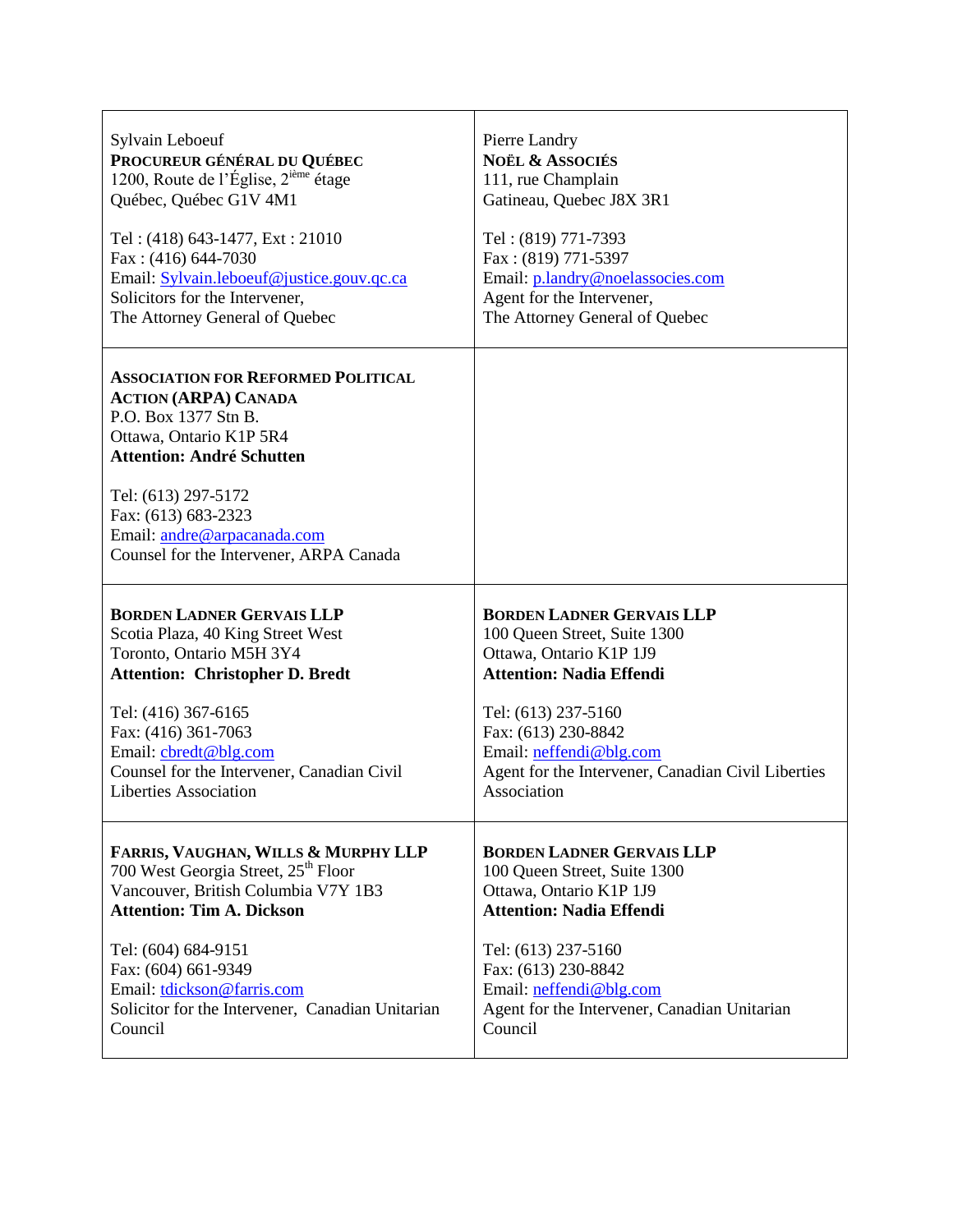# **TABLE OF CONTENTS**

# **PAGE**

| a)            |                                                                    |
|---------------|--------------------------------------------------------------------|
| b)            |                                                                    |
| $\mathbf{c})$ | Prohibiting all consensual killings is a valid Parliamentary       |
|               | objective.                                                         |
| d)            |                                                                    |
| e)            | Section 7: the prohibition on consensual killings is fundamentally |
|               |                                                                    |
| f)            |                                                                    |
| g)            |                                                                    |
|               |                                                                    |
|               |                                                                    |
|               |                                                                    |
|               |                                                                    |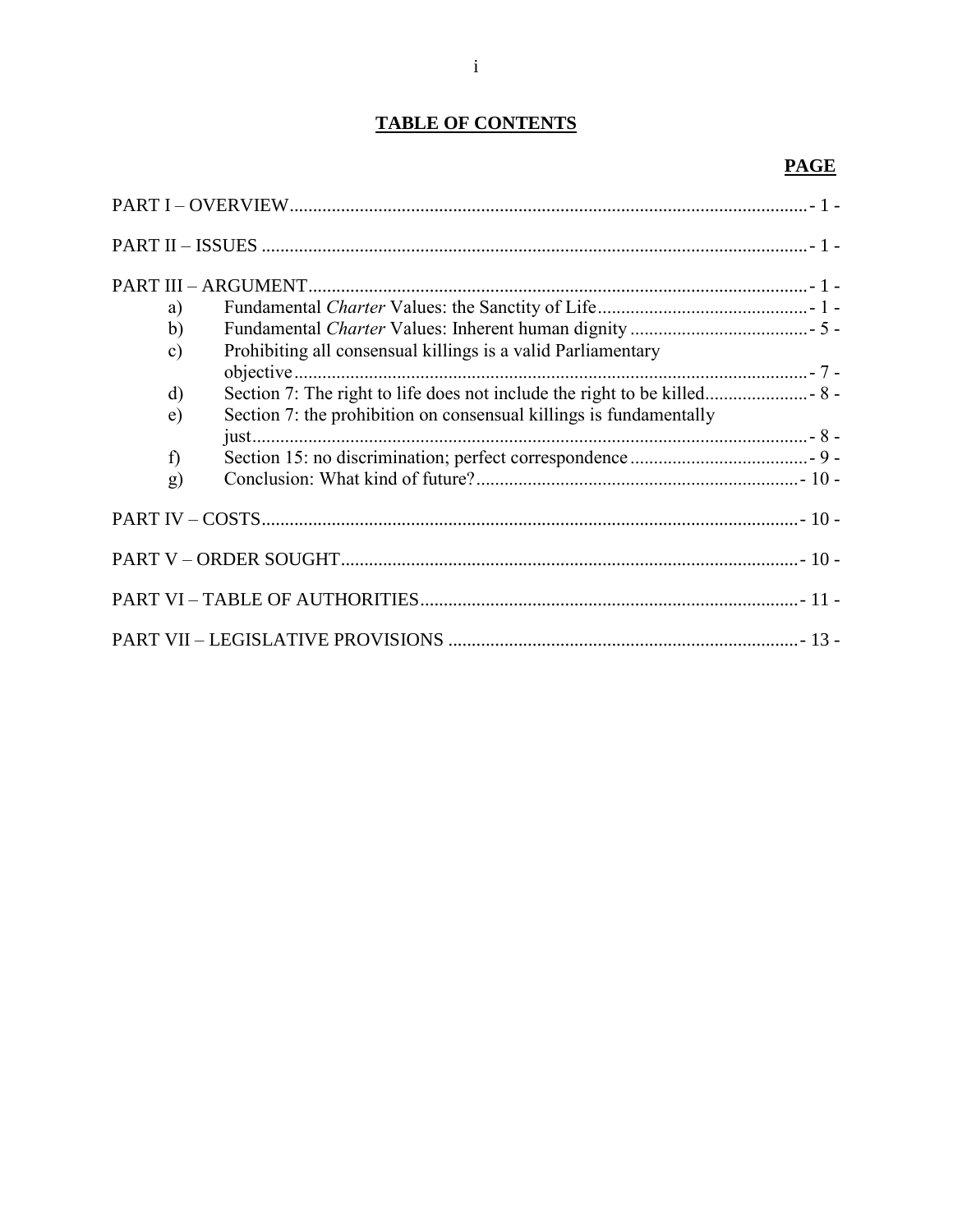#### <span id="page-5-0"></span>**PART I – OVERVIEW**

1. All human life has inestimable worth. This proposition is the bedrock of civilized nations, and of Canada's Constitutional order. It is the animating principle of much of our criminal law.

2. This Court correctly held in  $Rodriguez<sup>1</sup>$  that the sanctity of human life is an animating *Charter* Value, and its furtherance is a valid Parliamentary objective.

3. Ethically, morally, legally, and constitutionally, dying and killing are drastically different things. There can be such a thing as a good death. There is never such a thing as a good killing.

4. It is an understatement to say that dying is hard – hard for the person who is dying, hard for their family, hard for their community. While on the one hand death can involve elements of love, culmination, satisfaction, and release, it can also involve pain, suffering, helplessness, and loss. But it is grievously misdirected compassion which posits killing as the antidote to what is hard about dying or, in the ultimate irony in the claim for assisted suicide, as the way to uphold life. The very real difficulties on the path towards death do not violate human dignity. Killing does.

5. Nothing in the *Charter* compels the legalization of private killings of our fellow citizens. That Rubicon has rightly never been crossed. It should not be crossed here.

#### <span id="page-5-1"></span>**PART II – ISSUES**

6. The Evangelical Fellowship of Canada ("EFC") submits that the twin *Charter* Values of the sanctity of life and inherent human dignity supply a sound Constitutional basis for the impugned provisions, and in particular: a) the prohibition of all consensual killings is a valid Parliamentary objective; b) the right to life in s. 7 does not include a right to be killed; c) the prohibition on consensual killings is fundamentally just; and d) the impugned provisions are not discriminatory in either purpose or effect.

#### <span id="page-5-3"></span><span id="page-5-2"></span>**PART III – ARGUMENT**

i<br>L

#### **a) Fundamental** *Charter* **Values: the Sanctity of Life**

7. Peter Hogg describes the Constitution as "a mirror reflecting the national soul" which "must recognize and protect the values of a nation." 2 These values, gleaned from the text of the *Canadian*  Charter of Rights and Freedoms<sup>3</sup> as interpreted within its historical and philosophical context, and

1

<sup>1</sup> *Rodriguez v. British Columbia (Attorney General),* [1993] 3 S.C.R. 519 ["*Rodriguez*"], Book of Authorities of the Attorney General of Canada ("AGCA"), vol. II, tab 44.

<sup>&</sup>lt;sup>2</sup> Peter W. Hogg, Constitutional Law of Canada (5 ed., 2007; looseleaf) at p. 1, Book of Authorities of the Intervenor Evangelical Fellowship of Canada ("**EFC BoA**"), tab 8.

<sup>3</sup> Part I of the *Constitution Act, 1982*, being Schedule B to the *Canada Act 1982* (UK), 1982, c. 11 ["*Charter*"].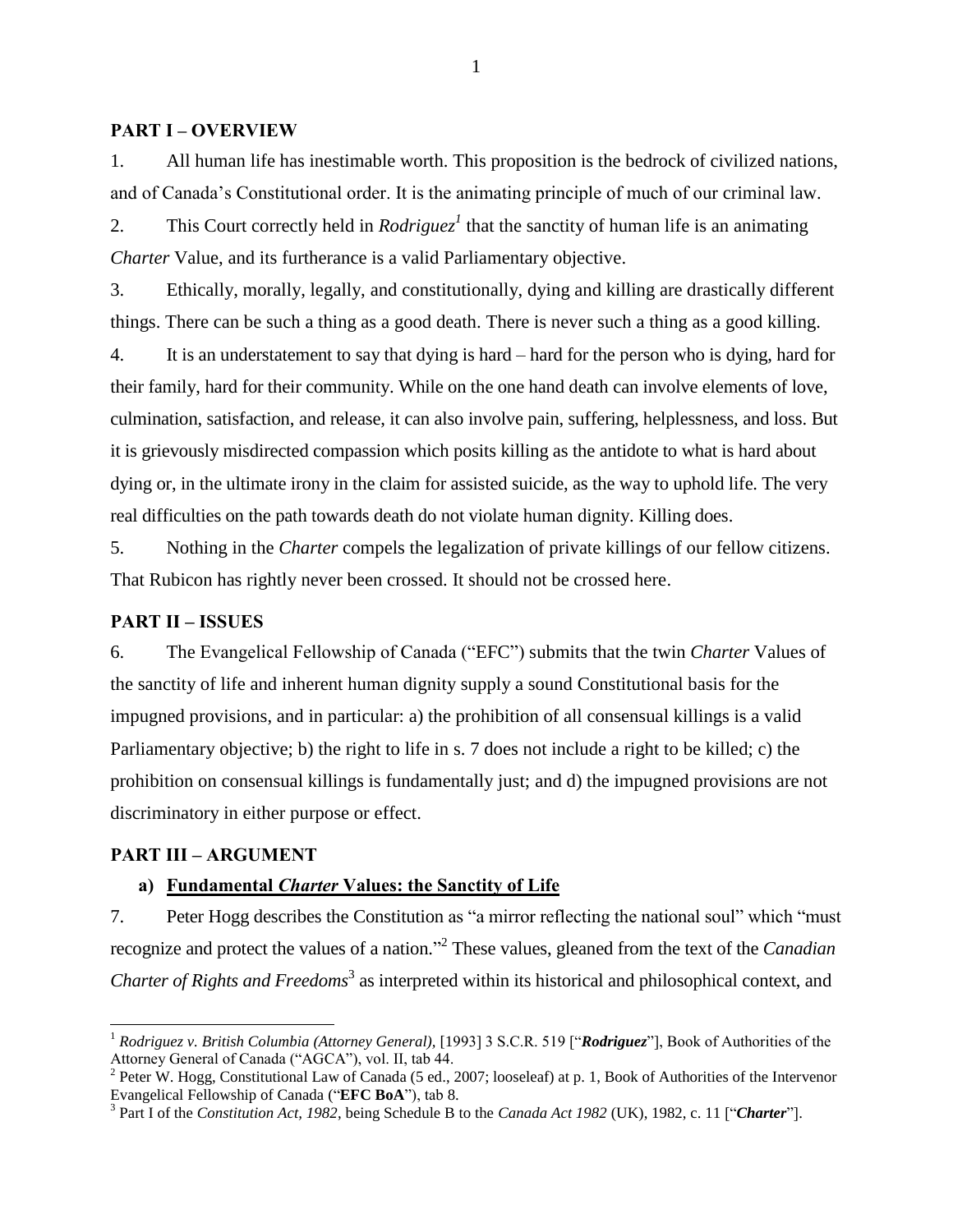in turned used to give *Charter* rights a purposive interpretation, are known as '*Charter* Values'.

8. Perhaps the most fundamental *Charter* Value is the sanctity of human life. The Canadian

touchstone for this principle is this Court's forceful articulation in *Rodriguez*:

the **sanctity** of life … is one of the three *Charter* values protected by s. 7. …**human life is sacred or inviolable** (which terms I use in the non-religious sense described by Dworkin … to mean that human life is seen to have a **deep intrinsic value of its own**).<sup>4</sup> [emphasis added]

9. Intentional killing is anathema to the *Charter* Value of the sanctity of human life. It is

rightly condemned by our criminal law, which is the nation's fundamental statement of public

policy and applied morality. As stated in one of the numerous Law Reform Commission of

Canada ("LRCC") reports cited by the EFC to this Court twenty years ago in *Rodriguez*:

In truth the Criminal Law is fundamentally a moral system. It may be crude, it may have faults, it may be rough and ready, but basically it is a system of applied morality and justice. It serves to underline those values necessary or important to society. When acts occur that seriously transgress essential values, like the sanctity of life, society must speak out and reaffirm those values. This is the true role of criminal law.<sup>5</sup>

10. As stated by the LRCC in the year of the *Charter*'s enactment, human life is *sui generis*. It

is not a personal possession to be bartered away, but rather constitutes *a sacred trust*:

Our society recognizes that morally, religiously, philosophically, human life merits special protection. This recognition of life's fundamental importance has often been expressed by the concept of the sanctity of human life. One expression of this concept is that because life is God given and we merely hold it in trust, we should not then interfere with it or put an end to it.<sup>6</sup>

11. The unique nature of human life as a sacred trust means that individual autonomy is subject to inherent limits in respect of intentional killing (even if 'consensual'). In considering

claims akin to the Appellants', the LRCC concluded:

i<br>L

… the principle of self-determination should not confer a right on a third party to aid or abet a person to commit the act [of assisted suicide]... the new Criminal Code should continue to prohibit aiding suicide...<sup>7</sup>

12. The *Charter* Value of the sanctity of human life is embraced by, among many others, the 40 denominations and 100 church-related organizations which constitute the EFC.<sup>8</sup> While the 'deeper

<sup>4</sup> *Rodriguez* at 584, 585. See also the reasons of the trial judge: *Carter v. Canada (AG)*, 2012 BCSC 886 ("**TJ Reasons**") at paras. 1306, Joint Appeal Record ("**JR**"), vol. II at A.R. 167.

<sup>&</sup>lt;sup>5</sup> LRCC, Report No. 3 "Our Criminal Law" (1976) at p. 16. EFC BoA tab 13 and JR Vol. 43, p. 12077.

<sup>&</sup>lt;sup>6</sup> LRCC, Working Paper No. 28, "euthanasia, aiding suicide and cessation of treatment" (1982) at pp. 3-4, EFC BoA tab 11 and JR Vol. 43 p. 12087-88.

<sup>&</sup>lt;sup>7</sup> LRCC, Report No. 28, "Some aspects of medical treatment and criminal law" (1986), EFC BoA tab 14, JR Vol. 43 p. 12084 ["**LRCC Report 28**"].

Affidavit of Bruce Clemenger sworn June 5, 2014 on application for leave to intervene herein, paras. 3-7.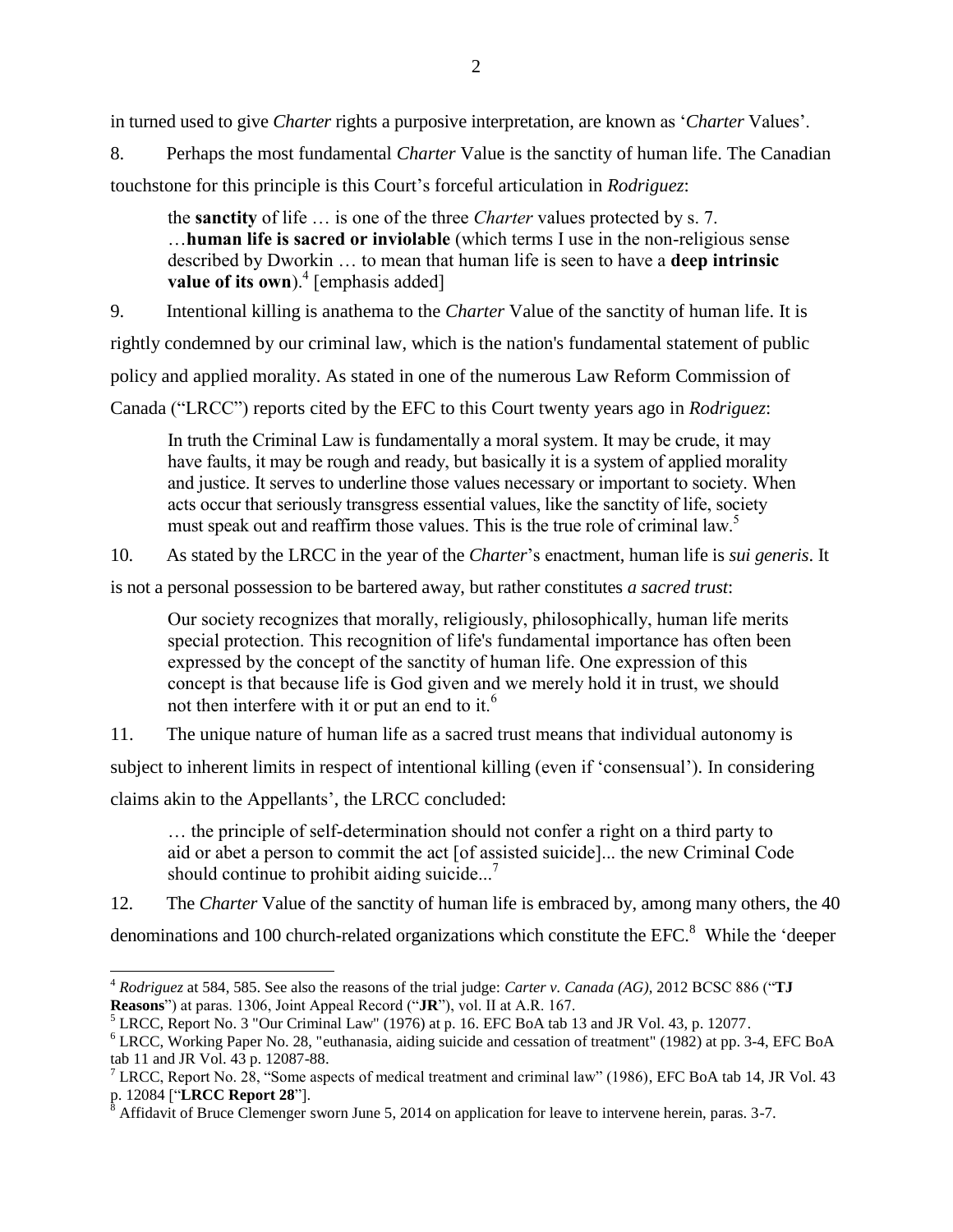reason' for the EFC's embrace of these principles originates in sacred texts and theology, the EFC does not come to this Court to assert the legal authority of a biblical text. Rather, the EFC comes to contribute to this Court's articulation of an overlapping social consensus and non-sectarian political ethic. As recently stated by the highly regarded Canadian philosopher, Charles Taylor:

… this political ethic can be and is shared by people of very different basic outlooks (what Rawls calls "comprehensive views of the good"). A Kantian will justify the rights to life and freedom by pointing to the dignity of rational agency; a utilitarian will speak of the necessity to treat beings who can experience joy and suffering in such a way as to maximize the first and minimize the second. A Christian will speak of humans as made in the image of God. They concur on the principles, but differ on the deeper reasons for holding to this ethic. **The state must uphold the ethic, but must refrain from favoring any of the deeper reasons**. 9 [emphasis added]

13. Taylor's view finds resonance in the text of the *Charter* and was affirmed by this Court in *Chamberlain*: "… nothing in the Charter, political or democratic theory, or a proper understanding of pluralism demands that atheistically based moral positions trump religiously based moral positions on matters of public policy."<sup>10</sup>

14. In *Rodriguez*, this Court considered whether the *Charter* could found a right to assisted suicide in light of the *Charter* Values of the sanctity of human life and inherent human dignity. After a comprehensive historical, legislative, and policy analysis, this Court correctly held that "To the extent that there is a consensus, it is that human life must be respected and we must be careful not to undermine the institutions that protect it" and certainly that "no new consensus has emerged in society opposing the right of the state to regulate the involvement of others in exercising power over individuals ending their lives."<sup>11</sup>

15. This consensus reaches back in time to Aristotle, and has been repeatedly re-affirmed in the years since *Rodriguez*, including two years later in the 1995 Senate report *Of Life and Death*:

The members opposed to changing the existing legislation with respect to assisted suicide are **primarily concerned with maintaining the fundamental social value of respect for life. They feel that legalizing assisted suicide could undermine respect for life which they believe is the most universally accepted value in society** … **that transcends individual, religious or diverse cultural values.** …

i<br>L

<sup>9</sup> Butler, Habermas, Taylor, and West, *The Power of Religion in the Public Square* (New York: Columbia University Press: 2011), at p. 37, EFC BoA tab 7 [*Taylor*]; see also p. 54 regarding the fact that there is no *a priori* reason or justification for favouring 'non-religious' views.

<sup>10</sup> *Chamberlain v. Surrey School District No. 36*, [2002] 4 S.C.R. 710, at para. 137 per Gonthier J. in dissent, citing the "Supremacy of God" in the preamble, as adopted by the majority per McLachlin C.J.C. at para. 3, EFC BoA tab 2. The "rule of law" in the preamble has also been utilized by this Court: e.g. *Canadian Council of Churches v. Canada*, [1992] 1 S.C.R. 236 at 250, EFC BoA tab 1.

<sup>11</sup> *Rodriguez* at 608 and 585.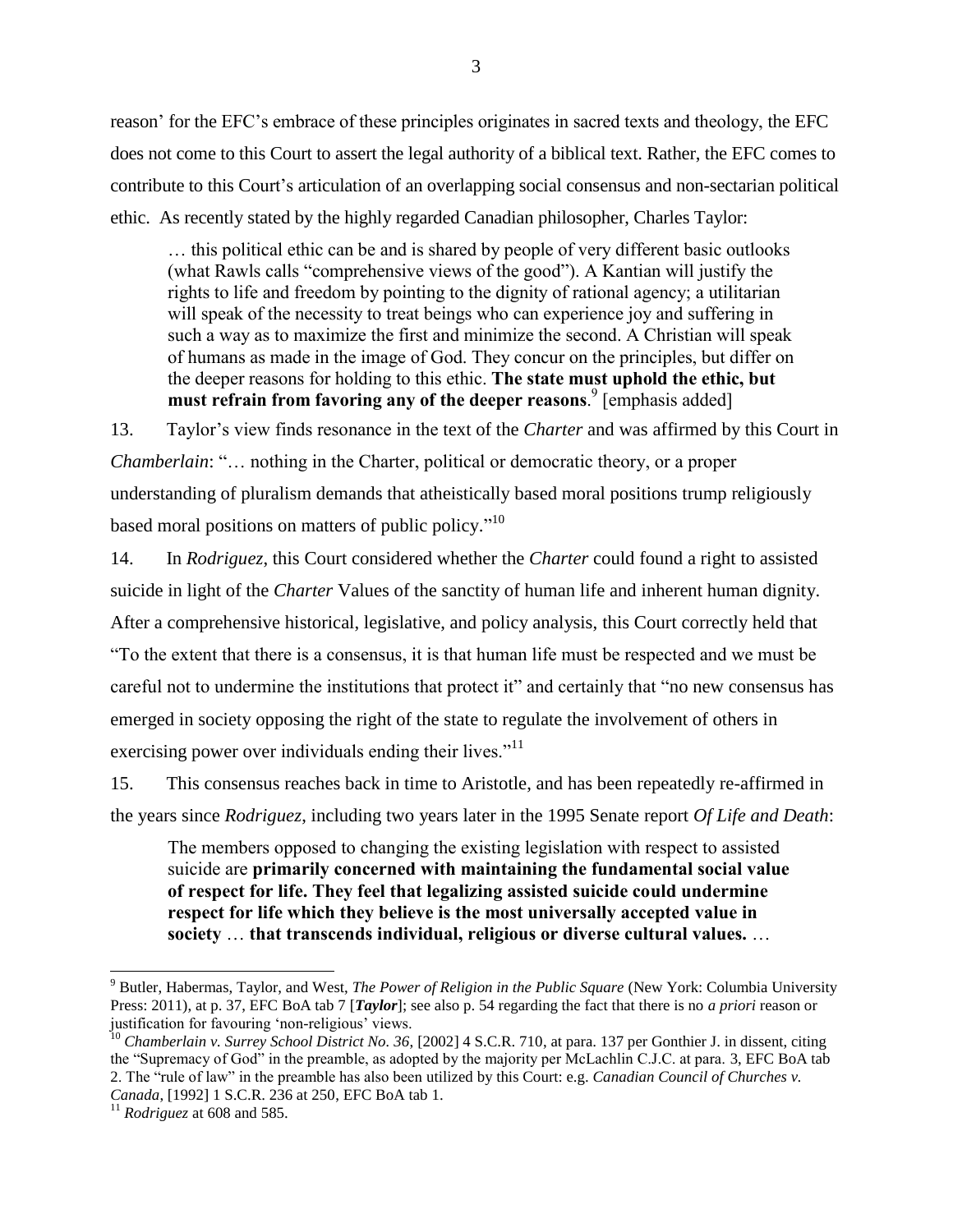**individual autonomy cannot be absolute** … while there are a small number of cases that cannot be dealt with adequately, these are not sufficient to justify legalizing euthanasia because it could create serious risks for the most vulnerable and **threaten the fundamental value of life in society**. <sup>12</sup> [emphasis added]

16. This majority recommendation has been consistently affirmed in Parliament, most recently in 2010 by a vote of 228-59.<sup>13</sup> This year the *Pan-Canadian Palliative and End-of-life Care Strategy* motion passed 264:1. 14

17. In tandem with its unwavering commitment to the prohibition of all consensual killings, Parliament has furthered the inestimable worth of human life through improved palliative care, and the prevention of suicide and elder abuse. <sup>15</sup> In 2012 the *Federal Framework for Suicide Prevention Act,* S.C. 2012, c. 30 passed in the House of Commons by a vote of 285:3.

18. Other decisions of this Court vindicate the sanctity of human life. In *United States v. Burns*, for example, this Court concluded that "in the Canadian view of fundamental justice, capital punishment is unjust and it should be stopped", and declared that "the state's execution of even one innocent person is one too many."<sup>16</sup> If an offender sentenced to life in a Canadian prison were to demand the death penalty as more acceptable to them than a life behind bars, the *Charter* could not compel Canada to execute them. 17

19. Following *Burns*, the *Charter* cannot be used here to require the impugned provisions to be struck down until innocent people have their lives taken against their true wishes (contrary to s. 7) so that Parliament can marshal 'non-hypothetical' evidence of harm. One such killing is one too many. As argued in AGC's factum at para. 96, zero tolerance for s. 7 breaches cuts both ways. 20. The EFC is in agreement with the submissions of the Christian Legal Fellowship which set out how the *Charter* Value of the sanctity of human life is supportive of the equality of all persons and a medical ethical culture of care rather than killing.

ı.

 $12$  JR vol. 20 pp. 4252-3, 4258.

<sup>&</sup>lt;sup>13</sup> TJ Reasons at paras. 109-112. Only Parliament has the jurisdiction to represents the public in respect of the impugned provisions. The Royal Society of Canada and the Quebec National Assembly do not.  $^{14}$  Motion M-456 (41st Parliament, 2nd Session), EFC BoA tab 22.

<sup>&</sup>lt;sup>15</sup> These three topics figured in three Senate reports from 2000 to 2010 (TJ Reasons paras. 701-707; see also *Veterans Suicide Prevention Framework*, JR vol. 25, p. 5724ff.) and the November 2011 Parliamentary Committee report *Not to be Forgotten: Care of Vulnerable Canadians* which report recommends that the federal government establish a suicide prevention secretariat and repeatedly links human dignity to compassionate end-of-life care, not with assisted suicide: TJ Reasons para. 297, JR vol. 51, p. 14498ff. (on human dignity, see particularly pp. 14515, 43-45, 48, and 57).

<sup>16</sup> *United States v. Burns*, [2001] 1 S.C.R. 283 at paras. 84 and 102, AGCA Vol. II, tab 47; see also paras. 70-71, 76-78. <sup>17</sup> Apart from such executions being contrary to the principles of fundamental justice, such a backdoor return of the

death penalty and its mere legal *possibility* in any given case would create a perverse incentive which would 'reward' intolerable prison conditions with more requests for death and resulting budget savings.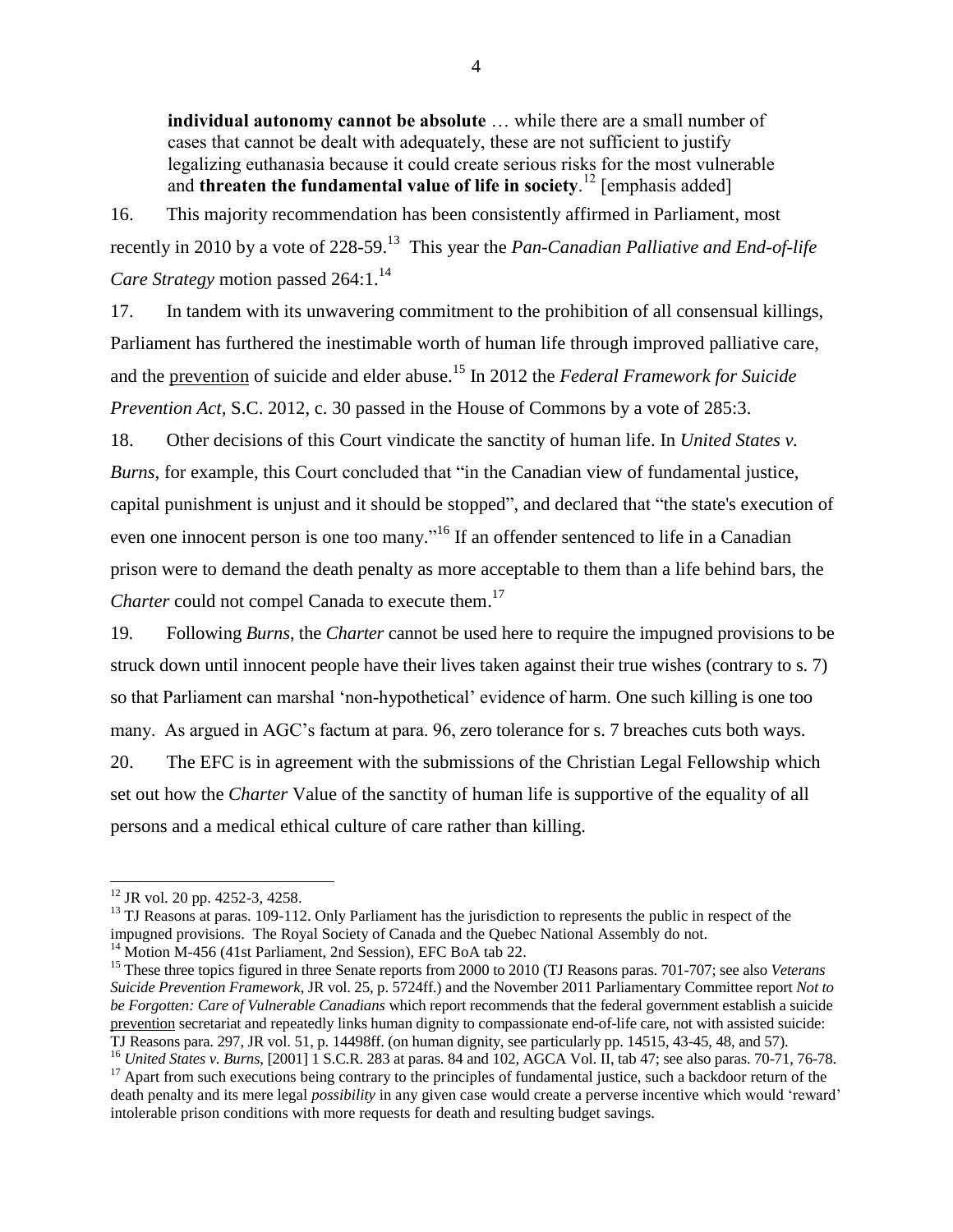## <span id="page-9-0"></span>**b) Fundamental** *Charter* **Values: Inherent human dignity**

21. A critical question on this appeal is whether human dignity objectively belongs to *all* members of the human family, $18$  or whether it exists only to the degree that it is perceived by the rights-claimant or those in positions of influence or authority around them.

22. Properly interpreted in its historical and philosophical context, the *Charter* Value of human dignity is a correlate to the sanctity of human life. Human dignity inheres in a person simply by virtue of their being human and exists regardless of their capacities; dignity is not lost through an erosion of autonomy. The philosophical foundations for human dignity are addressed in ARPA Canada's factum. The positive law leads to the same conclusions:

- a. Central to this Court's *Charter* jurisprudence are Dickson C.J.C.'s seminal statements in *Oakes* and *Big M Drug Mart* that "The Court must be guided by the values and principles essential to a free and democratic society which I believe to embody … respect for the inherent dignity of the human person", <sup>19</sup> and "Freedom must surely be founded in respect for the <u>inherent dignity</u> and the <u>inviolable rights</u> of the human person<sup> $20$ </sup>;
- b. The *Universal Declaration of Human Rights*<sup>21</sup> and the *International Covenant on Civil and Political Rights*<sup>22</sup> similarly grounds "inalienable rights" in "inherent dignity";
- c. Other criminal law provisions which make sense only if human dignity is inherent include the *Assisted Human Reproduction Act*'s prohibition on the purchase and sale of human gametes, and the creation of human clones and human-animal chimeras and hybrids,  $^{23}$ and the *Criminal Code*'s prohibition on indignities to corpses.<sup>24</sup>
- d. Inherent human dignity is not vitiated even by criminal conduct. This is why offenders' rights remain inviolate pursuant to domestic<sup>25</sup> and international law,  $^{26}$  and why this Court

i<br>L

<sup>18</sup> From the Christian perspective, this is grounded either in 1) "the human person as the *image* of God": David Novak, *Natural Law in Judaism* (Cambridge U.P., 1998) pp. 167-8 and 172, EFC BoA tab 9 [emphasis added]; or 2) the human person in *relationship* to God who pronounces the dignity of his creatures. The legal implications of both of these views (i.e. that human dignity cannot be lost by disability or dependence) is shared by many 'non-religious' worldviews: Taylor.

<sup>&</sup>lt;sup>19</sup> *R. v. Oakes*, [1986] 1 S.C.R. 103 at 136, Appellants' Book of Authorities ("ABoA") v III, Tab 55, cited frequently by this Court, e.g. *Saskatchewan (H.R.C.) v. Whatcott*, [2013] 1 S.C.R. 504 at para. 66.

<sup>&</sup>lt;sup>20</sup> *R. v. Big M Drug Mart Ltd.*, [1985] 1 S.C.R. 295 at 336, Christian Medical and Dental Society Authorities, tab 1.

<sup>21</sup> UN GA, *Universal Declaration of Human Rights*, 10 December 1948, 217 A (III), EFC BoA tab 23.

<sup>22</sup> UN GA, *International Covenant on Civil and Political Rights*, 16 December 1966, United Nations, Treaty Series, vol. 999, p. 171, EFC BoA tab 21.

<sup>23</sup> *Assisted Human Reproduction Act*, S.C. 2004, c. 2, ss. 3-7, EFC BoA tab 15. These prohibitions flow in part from the invocation of human dignity in the principles declaration in s. 2(b) of the *Act*.

<sup>24</sup> *Criminal Code*, s. 182, EFC BoA tab 19.

<sup>25</sup> *Corrections and Conditional Release Act*, S.C. 1992, c. 20, at ss. 4, 70-75, EFC BoA tab 18.

<sup>26</sup> UN GA, *Basic Principles for the Treatment of Prisoners*, 28 March 1991, A/RES/45/111, at Principle 1 ("All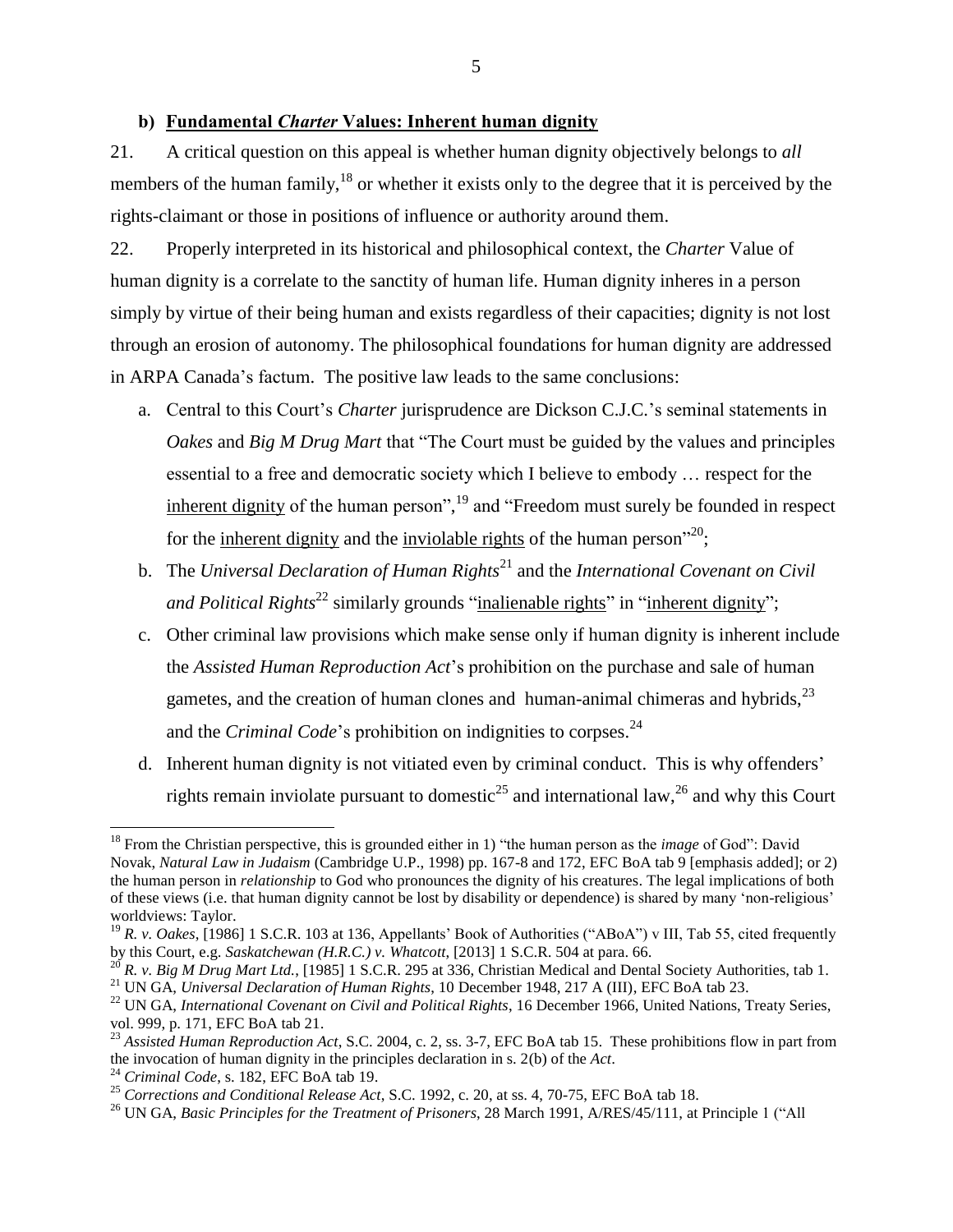refused to permit their disenfranchisement in *Sauvé* as a move "counter to our constitutional commitment to the inherent worth and dignity of every individual"<sup>27</sup>.

23. In a phrase: a civilized society does not 'throw anyone away'. In line with the above, this Court in *Rodriguez* correctly concluded that for "a society based upon respect for the intrinsic value of human life and on the inherent dignity of every human being" it was not possible to "incorporate within the Constitution which embodies our most fundamental values a right to terminate one's own life in any circumstances."<sup>28</sup> That is, this Court expressly rejected the conflation of human dignity with unbridled individual autonomy.

<span id="page-10-0"></span>24. It also follows from the above that a plaintiff's asserted *feelings* or *experiences* of 'lack of dignity' (such as arising from disability, as Ms. Taylor reported)<sup>29</sup> does not constitute an affront to dignity in the *Charter* sense capable of grounding a right to assisted suicide. We all value control and choice, but their absence does not vitiate the human dignity of Ms. Taylor or of any of us.<sup>30</sup> We must respond to such people with dignity-affirming treatment, not with death.<sup>31</sup>

25. Looking at it from the other direction, an *indignity* is "an act intended to expose a person to contempt".<sup>32</sup> Torture is abhorrent because it "has as its end the denial of a person's humanity".<sup>33</sup>.

<span id="page-10-1"></span>26. Parliament's refusal to countenance assisted suicide is not a manifestation of contempt. Far from it – Parliament's refusal is grounded precisely in the inherent human dignity of those who might make that request. There is no such thing as a 'bad life' which can render killing 'good'. Intentional killing is a direct affront to life – the sole and sufficient condition for dignity to persist. Death with dignity does *not* mean to be killed at the time of one's choosing, but rather to live one's remaining life with the inherent dignity of a human person, with such assistance as modern medicine can provide (and the option to decline unwanted treatment) and as much personal and community support as possible. As the 1995 Senate report stated: "… Dignity exists when one faces the final stages of life with  $\ldots$  care, solicitude and compassion...".<sup>34</sup>

i<br>L

6

prisoners shall be treated with the respect due to their inherent dignity …") and Principle 5, EFC BoA 16.

<sup>27</sup> *Sauvé v. Canada (Chief Electoral Officer)*, [2002] 3 SCR 519 at para. 35, EFC BoA tab 5; see also para. 44. <sup>28</sup> *Rodriguez* at 585.

 $29$  As summarized in Appellants' factum, para. 116.

<sup>&</sup>lt;sup>30</sup> If it were, consistency would demand that we renounce the dignity of many with severe mental disabilities.

<sup>&</sup>lt;sup>31</sup> e.g. the dignity therapy model: Chochinov Expert Report at JR Vol. 27. The Trial Judge accepted that at a minimum, a patient could not give full and informed consent to death until they had been advised of the availability of this form of treatment: TJ Reasons, para. 268, 830-831, JR vol. 1 at A.R. 83 and JR vol. II at A.R. 33

<sup>&</sup>lt;sup>32</sup> The Oxford English Dictionary, 2e, Vol. VII, p. 870 (Oxford: Clarendon Press, 1989), EFC BoA tab 10.

<sup>33</sup> *Suresh v. Canada (Minister of Citizenship and Immigration)*, [2002] 1 S.C.R. 3 at para. 51, EFC BoA tab 6.

<sup>34</sup> JR Vol. 20, p. 4253.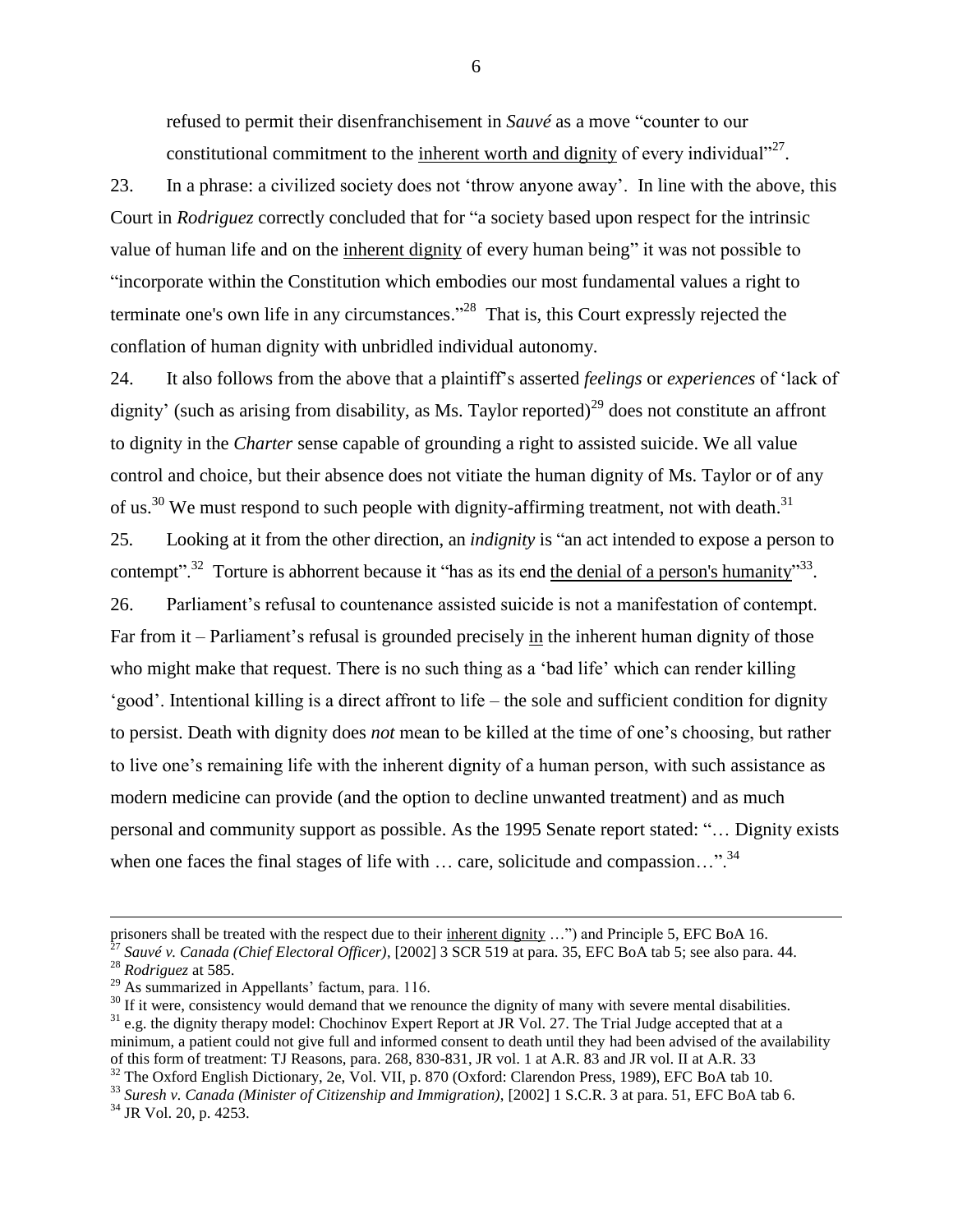## <span id="page-11-0"></span>**c) Prohibiting all consensual killings is a valid Parliamentary objective**

27. AGC correctly identifies the twin objectives of the impugned provisions per *Rodriguez*: 1) preserving all human life, and 2) protecting the vulnerable.<sup>35</sup> If the Court finds these objectives too broad, then the EFC submits in the alternative that the objective is the prohibition of all consensual killings. 36 As this Court stated in *Dickason* in the context of mandatory retirement:

… the prohibition against waiver of human rights provisions arises not only from a concern about inequality in bargaining power, but also because the rights guaranteed … are seen as inherent to the dignity of every individual within our society. As a matter of public policy, such rights are not the common currency of contracts, but values which, by their very nature, cannot be bartered.<sup>37</sup> [emphasis added]

28. What is true of provincial human rights codes is *a fortiori* true of the *Charter*. One cannot waive one's right to life under s. 7 of the *Charter* by consenting to state-sanctioned killing.

29. The Appellants incorrectly assert that the "absolute protection of life is inconsistent with other *[Criminal] Code* provisions which justify and hence condone the taking of life".<sup>38</sup> In fact, all *Code* sections cited by Appellants are consistent with upholding the sanctity of life.<sup>39</sup>

30. The Appellants also cite *Butler* for the proposition that "predicating the differential treatment on a particular conception of morality is itself impermissibly unconstitutional."<sup>40</sup> This Court obviously had *Butler* (1992) in mind when deciding *Rodriguez* (1993), and rightly did not consider the prohibition on consensual  $\underline{k}$ illing to be "legal moralism"<sup>41</sup>. Rather, this Court in *Rodriguez* grounded the legislative objective in "the respect for ... human life, a fundamental Charter value".<sup>42</sup> That is, the *Criminal Code* provisions challenged by the Appellants are not an imposition of will by a bare majority upon dissenters. Rather, the prohibition here "has its basis in Charter values" and a "fundamental conception of morality for the purposes of safeguarding the values which are integral to a free and democratic society" as expressly *approved* by this

l,

<sup>35</sup> AGC Factum at paras. 4, 5, 86, 109, 157.

<sup>&</sup>lt;sup>36</sup> This is the operational impact of the impugned provisions which make the general prohibition on intentional killings applicable regardless of consent (s. 14) or request (s. 241(b)).

<sup>37</sup> *Dickason v. University of Alberta*, [1992] 2 SCR 1103 at 1108, EFC BoA tab 3. See also *Syndicat Northcrest v. Amselem*, [2004] 2 SCR 551 at para. 92, Christian Medical and Dental Society Authorities tab 3. <sup>38</sup> Appellants' factum para. 64 and footnote 118.

 $39$  Ss. 25, 34(2), and  $35$  of the *Code* permit the use of lethal force only where necessary to save one's own life. Ss. 34(1) and 39-41 permit only reasonable force which amounts to the same condition for the use of lethal force. The Appellants posit a right to consensual killing which is grossly disproportionate to the suffering sought to be avoided. Once this line is crossed, there is no logical basis to restrict the 'right' to assisted suicide to those with physical as opposed to purely psychological suffering, or to those "in a state of advanced weakening capacities with no chance of improvement" as required by the Trial Judge's order.

<sup>40</sup> Appellants' factum para. 86, citing *R. v. Butler*, [1992] 1 S.C.R. 452, ABoA v II, Tab 42 ["*Butler*"].

<sup>41</sup> *Butler* at 492.

<sup>42</sup> *Rodriguez* at 613.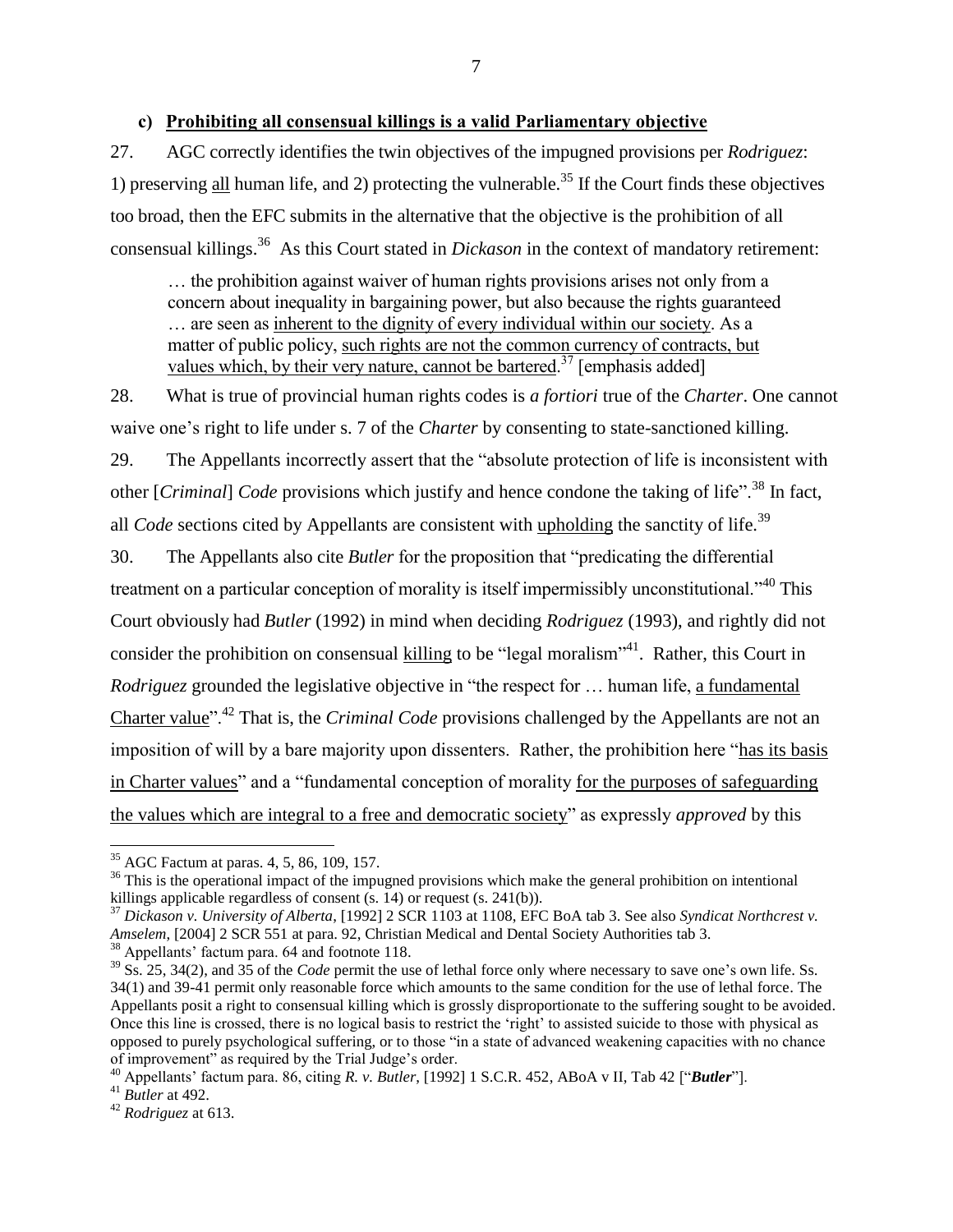Court in *Butler*. <sup>43</sup> The Appellants can no more cut off these *Charter* Values than they can cut off the rights in ss. 7 and 15 of the *Charter* upon which their claim is based.

31. Our Constitution and criminal law stakes the ground that neither circumstance, disability, misconduct, nor choice can make any person 'better off dead than alive.' Just as there is no such thing as "good polygamy",<sup>44</sup> there is no such thing as a 'good killing'. Together the impugned provisions protect all Canadians – not only the vulnerable like Tracy Latimer,<sup>45</sup> but also the strong like Gloria Taylor, and even the organized crime associate who chooses to live outside the law (but is nonetheless protected by the law from being targeted for killing).

## <span id="page-12-0"></span>**d) Section 7: The right to life does not include the right to be killed**

32. The right to life in s. 7 of the *Charter* is, on its face, a life affirming right. It promises the enhancement and protection of life, not its removal. The Court of Appeal below insightfully set out the rationale for a 'narrow' definition of the right to life at paragraph 280 of its decision:

Those who have only limited ability to enjoy those blessings are no less "alive", and have no less a right to "life", than persons who are able-bodied and fully competent. If "life" were regarded as incorporating various qualities which some persons enjoy and others do not … a slippery slope would open up…<sup>46</sup>

33. The Court of Appeal's insight is consistent with the inherent (and equal) human dignity of all persons, able-bodied and disabled alike. The right to life in s. 7 should not be redefined in (necessarily subjective) 'qualitative' terms which will inevitably devalue all of us who will, whether by accident, disease, or age, reach a stage where our capacities are slipping away.<sup>47</sup> It should also not be turned on its head and used to demand an unnaturally early death.<sup>48</sup>

## <span id="page-12-1"></span>**e) Section 7: the prohibition on consensual killings is fundamentally just**

34. The societal interests considered at the second stage of the s. 7 analysis<sup>49</sup> include the twin *Charter* Values of the sanctity of life and human dignity.

35. With respect, the Appellants' analysis fails to grasp the nettle in this case: that 'assisted suicide' requires the involvement of another moral agent who will be aiding in a killing. As the

l,

<sup>43</sup> *Butler* at 492-493. *R. v. Malmo-Levine*, 2003 SCC 74, ABoA v II, Tab 50, is to similar effect.

<sup>44</sup> *Reference Re: Section 293*, 2011 BCSC 1588 at para. 1343, Christian Legal Fellowship Authorities ("CLF Authorities") tab 5.

<sup>45</sup> See *R. v. Latimer*, [2001] 1 S.C.R. 3, EFC BoA tab 4 ["*Latimer*"].

<sup>46</sup> *Carter v. Canada (AG)*, 2012 BCCA 886 at para. 280, JR vol. III, A.R. 120 ("**CA Reasons**").

 $47$  As argued for in Appellants' factum, para. 56.

<sup>&</sup>lt;sup>48</sup> TJ Reasons, para. 1322, JR v II, A.R. 170; Appellants factum para. 55. Killing is still killing even if the victim is 'going to die some time anyway' (all homicide victims are).

*Rodriguez* at 594; TJ Reasons para. 958, JR v. II, A.R. 71; CA Reasons para. 287, JR v. II, A.R. 124.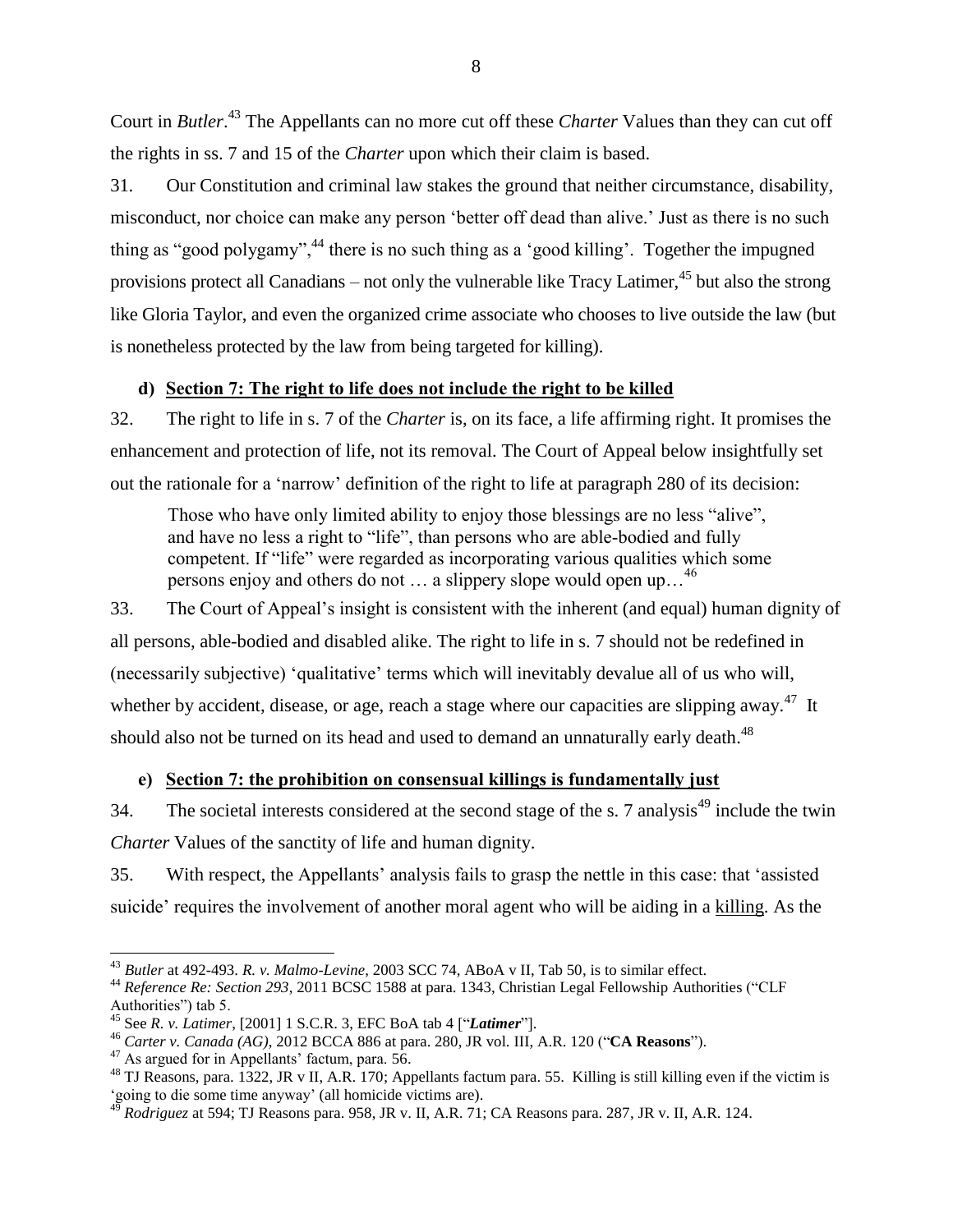Law Reform Commission succinctly stated: "[T]he legalization of euthanasia is unacceptable to the Commission because it would indirectly condone murder…" <sup>50</sup> *Charter* Values do not support anyone declaring themselves to be a "life [that] ought to be extinguished".<sup>51</sup>

36. The plain wording of s. 7 and a consideration of the relevant *Charter* Values direct that it is never in a patient's 'best interest' to be killed<sup>52</sup> (a legal fact which also weighs against the interjurisdictional immunity claim that assisted suicide can ever constitute medical treatment).

37. This Court in a similar context in *R. v. Latimer* at para. 40 stated "It is difficult, at the conceptual level, to imagine a circumstance in which the proportionality requirement could be met for a homicide" – even for Tracy Latimer who suffered from incurable congenital conditions believed to cause her chronic pain and requiring several surgeries over many years. Tracy's consent would not have changed this conclusion. It is submitted that any alleged infringements of liberty or security of the person are in accordance with the principles of fundamental justice.

## <span id="page-13-0"></span>**f) Section 15: no discrimination; perfect correspondence**

38. The lynchpin of the equality-based demand for assisted suicide is the conflation of suicide with killing. Suicide is a solitary act. In stark contrast, assisted 'suicide' is a social act where someone aids and abets the killing and in which all of society is complicit through legal sanction.<sup>53</sup> Parliament, seeking to protect the inestimable worth of human life, has sought to prevent all suicide. The LRCC confirmed that suicide remains "fundamentally contrary to human nature",<sup>54</sup> Parliament decriminalized *attempted* suicide precisely in order to prevent suicide.<sup>55</sup> Decriminalizing *assisted* suicide would have the opposite effect by normalizing suicide.

39. Acceding to a disabled person's request for death does not ameliorate any disadvantage related to their disability, and is anathema to the inherent human dignity which animates s. 15. Prohibiting such killing perpetuates neither prejudice nor disadvantage, and has nothing to do with stereotypes about the decisional capacity or vulnerability of the disabled. The prohibition corresponds to the equal sanctity of life and inherent human dignity of every Canadian.

i<br>L

9

<sup>50</sup> LRCC, Report 20, 'Euthanasia, Aiding Suicide and Cessation of Treatment' (1983) at p. 18, EFC BoA tab 12, and JR Vol. 43, p. 12081.

<sup>51</sup> *Re Eve*, [1986] 2 S.C.R. 388 at 417, CLF Authorities tab 6.

 $52$  See paras. [24](#page-10-0)[-26,](#page-10-1) supra.

<sup>&</sup>lt;sup>53</sup> Affidavit of Etienne Montero filed pursuant to the order of Rothstein J. pronounced May 16, 2014 ("Montero Affidavit"), para. 102.

<sup>54</sup> LRCC Report 28 at p. 13.

<sup>55</sup> See references at AGC factum paras. 6 and 128.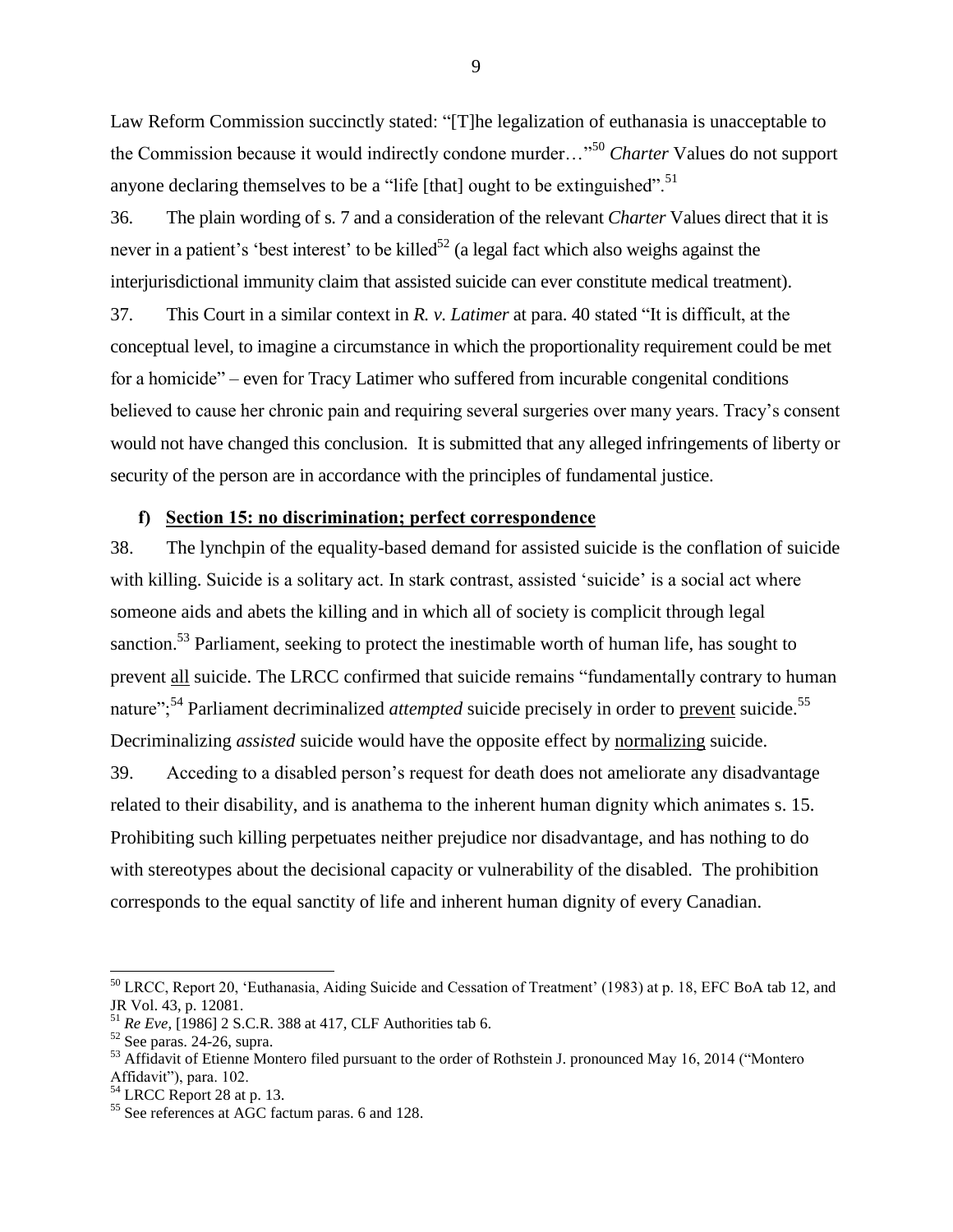## <span id="page-14-0"></span>**g) Conclusion: What kind of future?**

40. The Appellants' newly introduced Affidavit of Jacqueline Herremans discloses that each time the Belgian Federal Control and Evaluation Commission ("FCEC") has had to interpret the Belgian Act, it has adopted the interpretation which permits the broadest eligibility for death.<sup>56</sup> The trajectory in Belgium and the Netherlands has been that a combination of FCEC interpretations, legislative amendments,  $57$  medical practice, and societal expectations has quickly broadened the doorway to physician assisted suicide. If Canada takes the same first step, we will most likely find ourselves, one decade hence, whether by s. 15 *Charter* challenges, Parliamentary amendments, or otherwise, legally sanctioning killings like those which we see today in Europe, such as newborn babies and blind and deaf twins with other non-terminal health conditions.<sup>58</sup>

41. Laws do not only reflect a society; they also form it. This is not a case only – or even primarily – about exceptions (the Appellants and those like them); it is primarily a case about the course which we chose to chart as a country. Will we maintain our commitment to the *Charter* Values of the sanctity of human life and inherent human dignity, even in the face of the most challenging situations? Or will we take the decisive, and formative, step of opening the door to consensual killings which, by the "inherent dynamic of law" will quickly expand further?<sup>59</sup>

42. Exhibit D of the Herremans affidavit quotes the twins' doctor as stating: "The brothers were so determined, that we were forced to make a deal." Parliament, consistently with *Charter Values*, has rightly decided to keep the door to consensual killings firmly shut so that demands like these in Canada ten years from now will be met with a life-affirming, not a life-ending, response.

## <span id="page-14-1"></span>**PART IV – COSTS**

43. The EFC does not seek costs and asks that no order as to costs be made against it.

#### <span id="page-14-2"></span>**PART V – ORDER SOUGHT**

44. The EFC requests to present oral argument at the hearing of the appeal.

ALL OF WHICH IS RESPECTFULLY SUBMITTED AUGUST 27, 2014

ı.

Geoffrey Trotter Counsel for the Evangelical Fellowship of Canada

10

<sup>56</sup> Herremans Affidavit, paras. 43-45, 48-49, 57

 $57$  e.g. eligibility of minors in Belgium (Montero Affidavit para. 79).

<sup>58</sup> Montero Affidavit paras. 38-39, 85, and 87; Herremans Affidavit para. 27 and Exhibit D.

<sup>59</sup> Montero Affidavit, para. 45; see also paras. 96-98.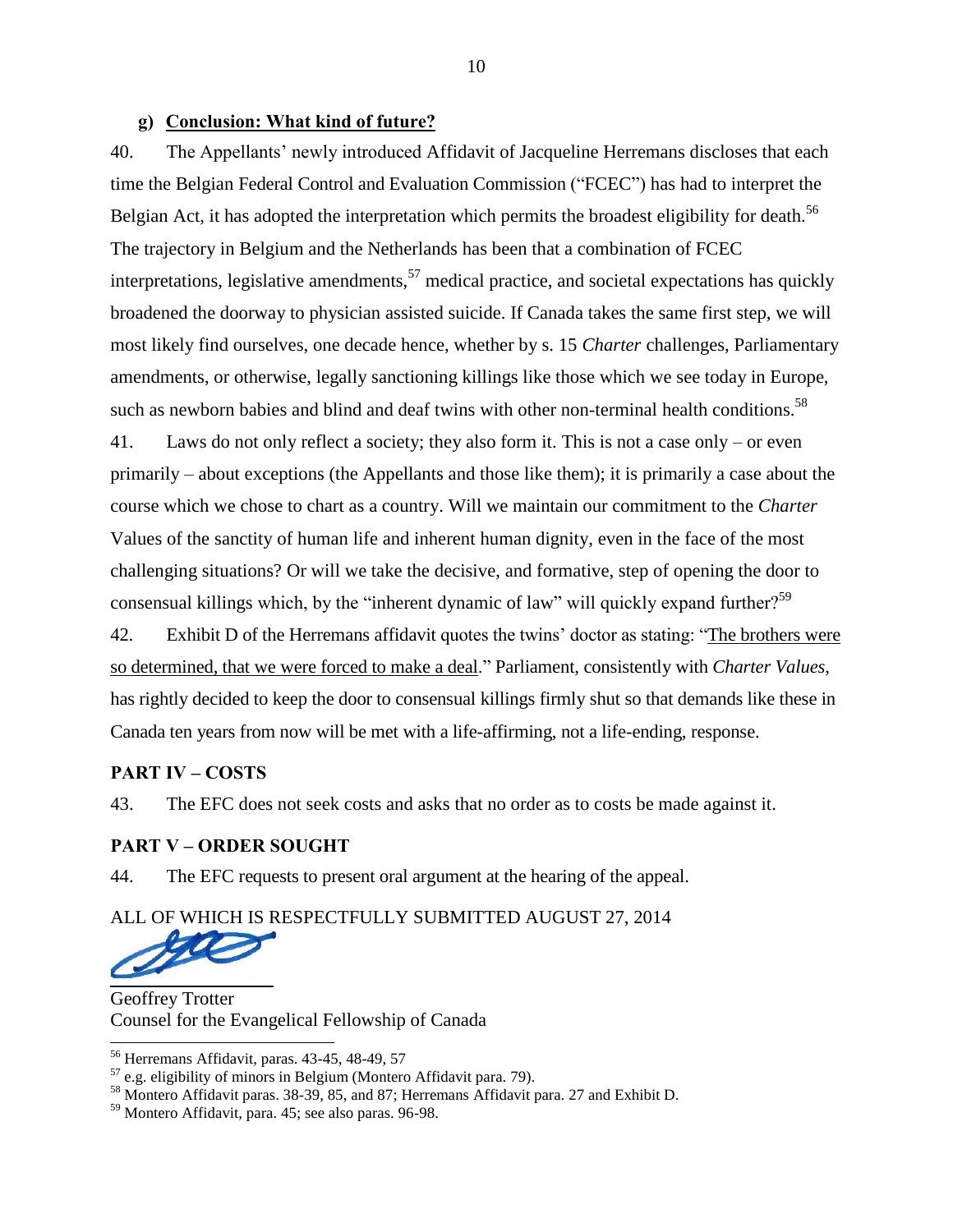# <span id="page-15-0"></span>**PART VI – TABLE OF AUTHORITIES**

| <b>Cases</b>                                                                | <b>Paragraph</b>    |
|-----------------------------------------------------------------------------|---------------------|
|                                                                             | <b>No. Referred</b> |
|                                                                             | to in Factum        |
| Canadian Council of Churches v. Canada, [1992] 1 S.C.R. 236                 | 13                  |
| Chamberlain v. Surrey School District No. 36, [2002] 4 S.C.R. 710           | 13                  |
| Dickason v. University of Alberta, [1992] 2 S.C.R. 1103                     | 26                  |
| R. v. Big M Drug Mart Ltd., [1985] 1 S.C.R. 295                             | 21                  |
| R. v. Butler, [1992] 1 S.C.R. 452                                           | 29                  |
| R. v. Latimer, [2001] 1 S.C.R. 3                                            | 30, 36              |
| R. v. Oakes, [1986]1 S.C.R. 103                                             | 21                  |
| Re Eve, [1986] 2 S.C.R. 388                                                 | 34                  |
| Reference Re: Section 293 of the Criminal Code, 2011 BCSC 1588              | 30                  |
| Rodriguez v. British Columbia (Attorney General), [1993] 3 S.C.R. 519       | 2, 8, 14, 22,       |
|                                                                             | 26, 29, 33          |
| Sauvé v. Canada (Chief Electoral Officer), [2002] 3 SCR 519                 | 21                  |
| Suresh v. Canada (Minister of Citizenship and Immigration), [2002] 1 S.C.R. | 24                  |
| 3                                                                           |                     |
| Syndicat Northcrest v. Amselem, [2004] 2 SCR 551                            | 26                  |
| United States v. Burns, [2001] 1 S.C.R. 283                                 | 18                  |
| <b>Other References</b>                                                     |                     |
| Hogg, Peter W., Constitutional Law of Canada (5 ed., 2007; looseleaf)       | $\overline{7}$      |
| Law Reform Commission of Canada, Report No. 3 "Our Criminal Law"            | 10                  |
| (1976)                                                                      |                     |
| Law Reform Commission of Canada, Working Paper No. 28, "euthanasia,         | 10                  |
| aiding suicide and cessation of treatment" (1982)                           |                     |
| Law Reform Commission of Canada, Report No. 28, "Some aspects of            | 11                  |
| medical treatment and criminal law" (1986)                                  |                     |
| Law Reform Commission of Canada, Report 20, "Euthanasia, Aiding Suicide     | 34                  |
| and Cessation of Treatment" (1983)                                          |                     |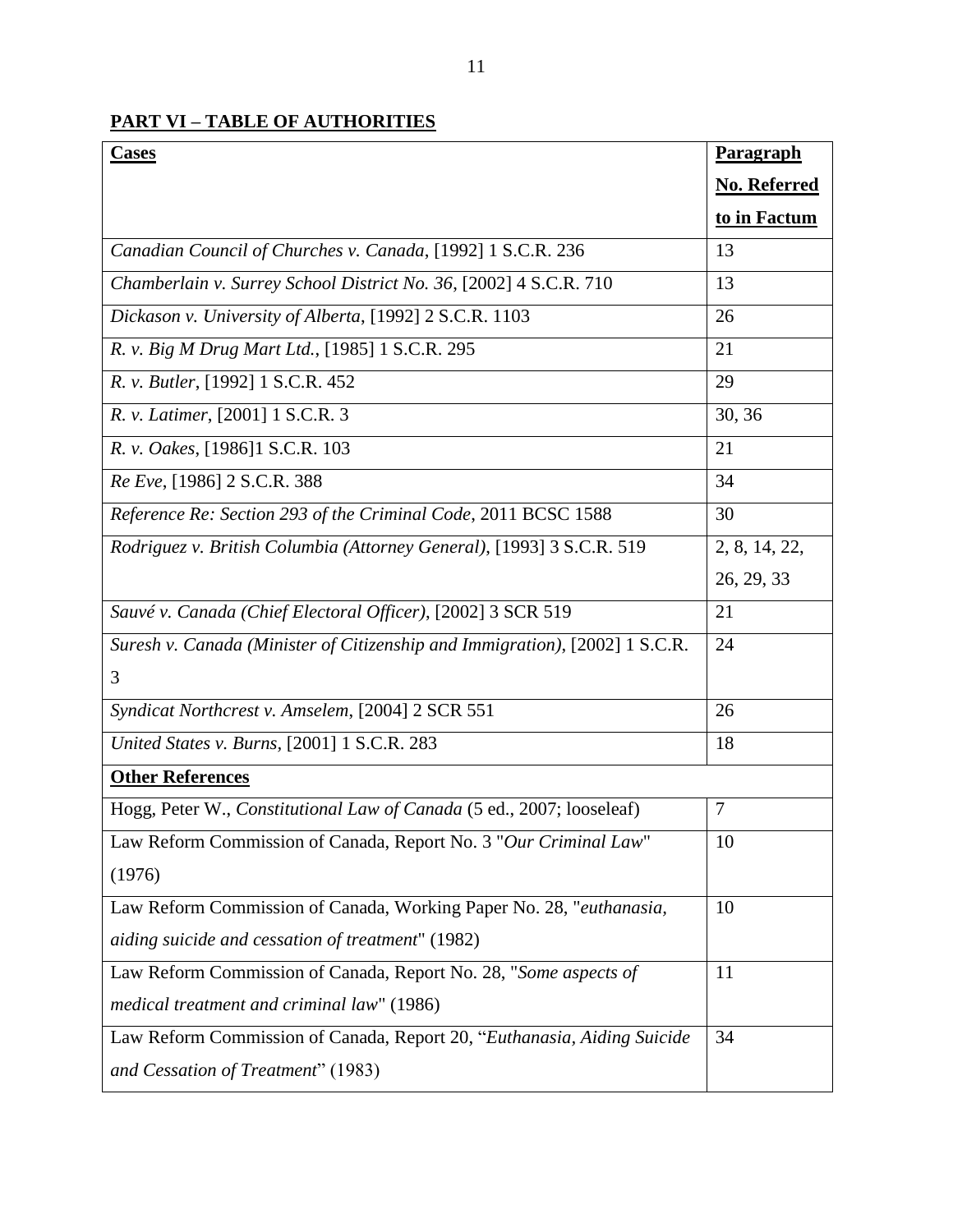| Novak, David, Natural Law in Judaism (Cambridge: Cambridge University         | 20          |
|-------------------------------------------------------------------------------|-------------|
| Press, 5 1998)                                                                |             |
| <i>The Oxford English Dictionary, 2e, Vol. VII, p. 870 (Oxford: Clarendon</i> | 24          |
| Press, 1989)                                                                  |             |
| Butler, Habermas, Taylor, and West, The Power of Religion in the Public       | $12-13, 20$ |
| <i>Square</i> (New York: Columbia University Press: 2011)                     |             |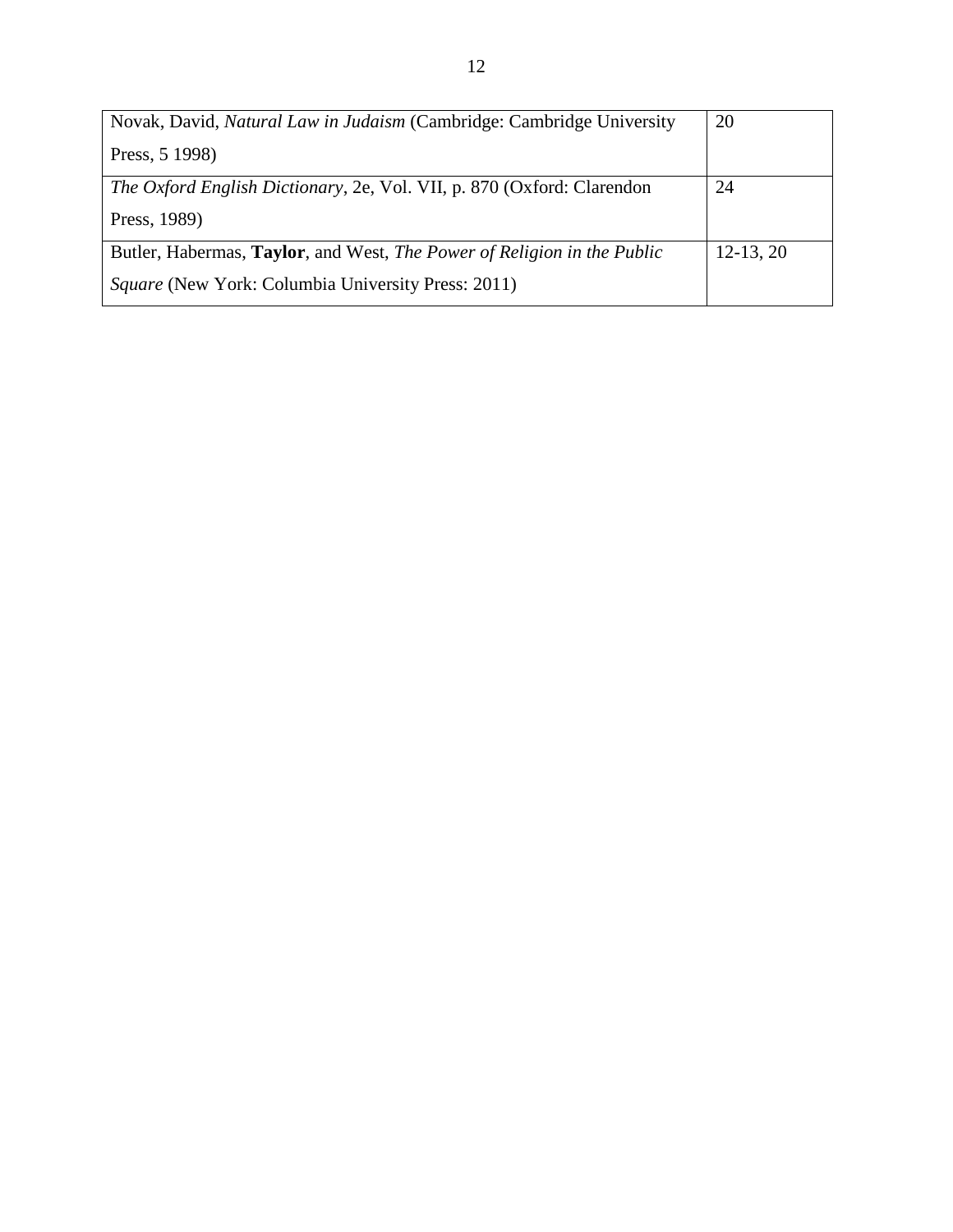<span id="page-17-0"></span>

| <b>PART VII - LEGISLATIVE PROVISIONS</b>                                     | <b>Paragraph</b>    |
|------------------------------------------------------------------------------|---------------------|
|                                                                              | <b>No. Referred</b> |
|                                                                              | to in Factum        |
| Assisted Human Reproduction Act, S.C. 2004, c. 2: ss. 2(b), 3, 5-7.          | 21                  |
| Basic Principles for the Treatment of Prisoners, United Nations General      | 21                  |
| Assembly 28 March 1991, A/RES/45/111: Principles 1 and 5.                    |                     |
| Canadian Charter of Rights and Freedoms, Part I of The Constitution Act,     | 13, 27, 31-33,      |
| 1982, Schedule B to the Canada Act 1982 (UK), 1982, c. 11: preamble and ss.  | 35, 38              |
| 1, 7, 15                                                                     |                     |
| Corrections and Conditional Release Act, S.C. 1992, c. 20: ss. 4, 70-75      | 21                  |
| Criminal Code, R.S.C., 1985, c. C-46: ss. 25, 34, 35, 39-41, 182             | 21, 28              |
| Federal Framework for Suicide Prevention Act, S.C. 2012, c. 30               | 17                  |
| International Covenant on Civil and Political Rights, United Nations General | 21                  |
| Assembly 16 December 1966, United Nations, Treaty Series, vol. 999, p. 171:  |                     |
| preamble.                                                                    |                     |
| Pan-Canadian Palliative and End-of-life Care Strategy, M-456 (41st)          | 16                  |
| Parliament, 2nd Session)                                                     |                     |
| Universal Declaration of Human Rights, United Nations General Assembly       | 21                  |
| 10 December 1948, 217 A (III): preamble                                      |                     |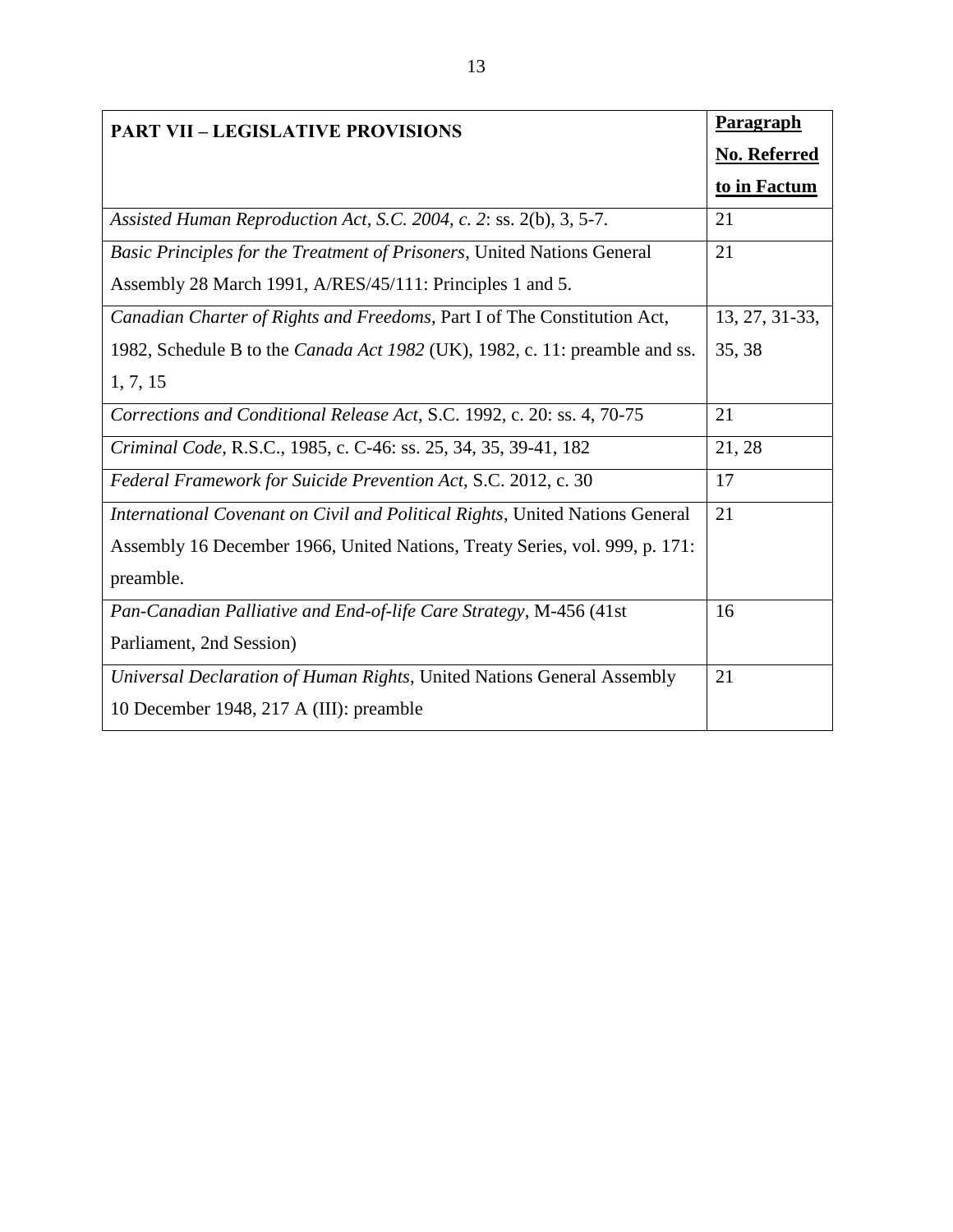*Assisted Human Reproduction Act, S.C. 2004, c. 2*: ss. 2-3, 5-7.

<http://laws-lois.justice.gc.ca/eng/acts/A-13.4/FullText.html> [last accessed August 25, 2014]

#### **Declaration**

2. The Parliament of Canada recognizes and declares that

 (a) the health and well-being of children born through the application of assisted human reproductive technologies must be given priority in all decisions respecting their use;

 (b) the benefits of assisted human reproductive technologies and related research for individuals, for families and for society in general can be most effectively secured by taking appropriate measures for the protection and promotion of human health, safety, dignity and rights in the use of these technologies and in related research;

 (c) while all persons are affected by these technologies, women more than men are directly and significantly affected by their application and the health and well-being of women must be protected in the application of these technologies;

 (d) the principle of free and informed consent must be promoted and applied as a fundamental condition of the use of human reproductive technologies;

 (e) persons who seek to undergo assisted reproduction procedures must not be discriminated against, including on the basis of their sexual orientation or marital status;

 (f) trade in the reproductive capabilities of women and men and the exploitation of children, women and men for commercial ends raise health and ethical concerns that justify their prohibition; and

 (g) human individuality and diversity, and the integrity of the human genome, must be preserved and protected.

#### **Definitions**

3. The following definitions apply in this Act.

"chimera" means

(a) an embryo into which a cell of any non-human life form has been introduced; or

 (b) an embryo that consists of cells of more than one embryo, foetus or human being. "embryo"

 "embryo" means a human organism during the first 56 days of its development following fertilization or creation, excluding any time during which its development has been suspended, and includes any cell derived from such an organism that is used for the purpose of creating a human being.

"genome" means the totality of the deoxyribonucleic acid sequence of a particular cell.

 "human clone" means an embryo that, as a result of the manipulation of human reproductive material or an in vitro embryo, contains a diploid set of chromosomes obtained from a single living or deceased — human being, foetus or embryo.

"hybrid"means

(a) a human ovum that has been fertilized by a sperm of a non-human life form;

(b) an ovum of a non-human life form that has been fertilized by a human sperm;

 (c) a human ovum into which the nucleus of a cell of a non-human life form has been introduced;

(d) an ovum of a non-human life form into which the nucleus of a human cell has been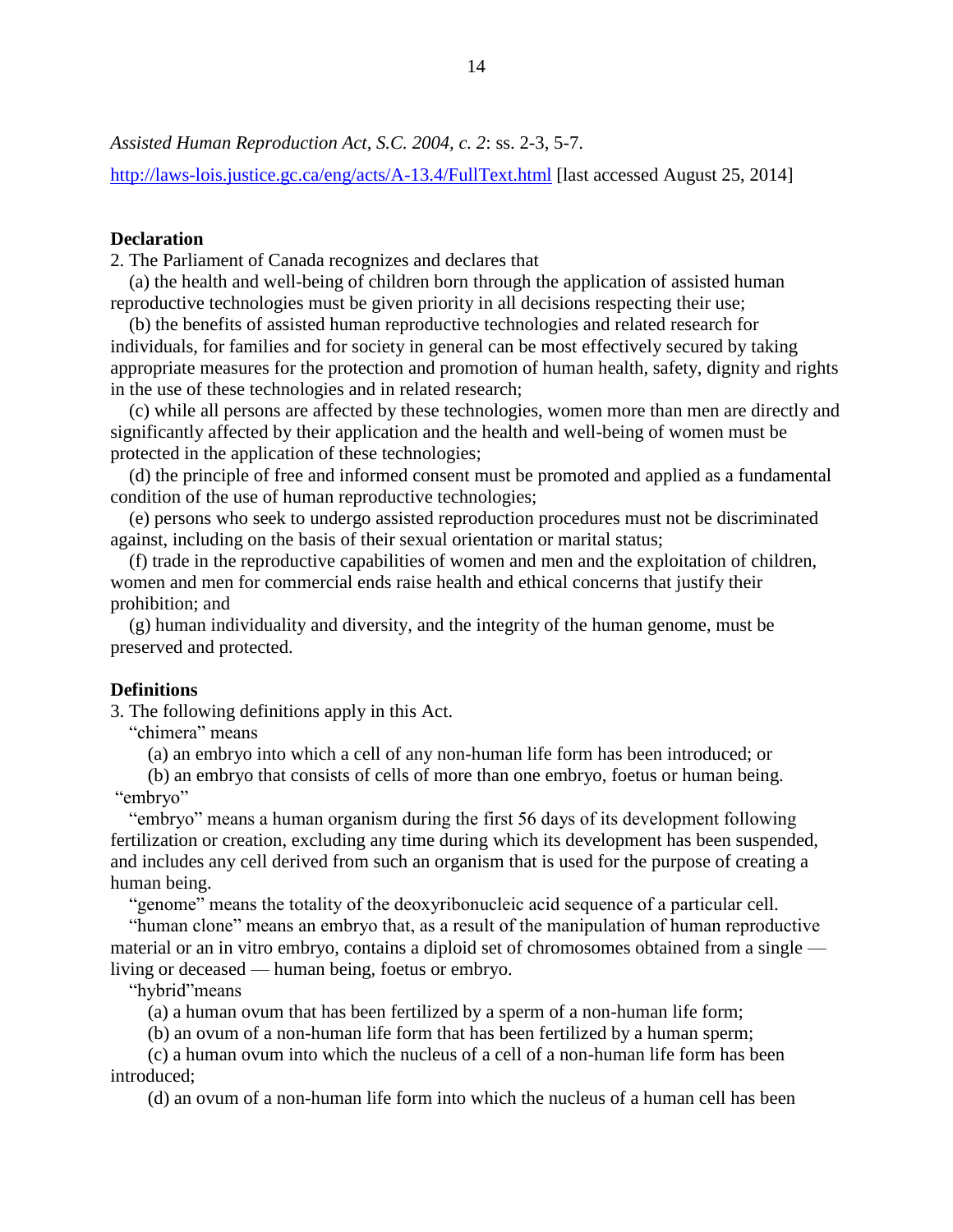introduced; or

 (e) a human ovum or an ovum of a non-human life form that otherwise contains haploid sets of chromosomes from both a human being and a non-human life form.

"in vitro embryo" means an embryo that exists outside the body of a human being.

#### **Prohibited procedures**

5. (1) No person shall knowingly

 (a) create a human clone by using any technique, or transplant a human clone into a human being or into any non-human life form or artificial device;

 (b) create an in vitro embryo for any purpose other than creating a human being or improving or providing instruction in assisted reproduction procedures;

 (c) for the purpose of creating a human being, create an embryo from a cell or part of a cell taken from an embryo or foetus or transplant an embryo so created into a human being;

 (d) maintain an embryo outside the body of a female person after the fourteenth day of its development following fertilization or creation, excluding any time during which its development has been suspended;

 (e) for the purpose of creating a human being, perform any procedure or provide, prescribe or administer any thing that would ensure or increase the probability that an embryo will be of a particular sex, or that would identify the sex of an in vitro embryo, except to prevent, diagnose or treat a sex-linked disorder or disease;

 (f) alter the genome of a cell of a human being or in vitro embryo such that the alteration is capable of being transmitted to descendants;

 (g) transplant a sperm, ovum, embryo or foetus of a non-human life form into a human being;

 (h) for the purpose of creating a human being, make use of any human reproductive material or an in vitro embryo that is or was transplanted into a non-human life form;

 (i) create a chimera, or transplant a chimera into either a human being or a non-human life form; or

 (j) create a hybrid for the purpose of reproduction, or transplant a hybrid into either a human being or a non-human life form.

#### **Offers**

 (2) No person shall offer to do, or advertise the doing of, anything prohibited by this section. **Payment for prohibited act**

 (3) No person shall pay or offer to pay consideration to any person for doing anything prohibited by this section.

## **Payment for surrogacy**

 6. (1) No person shall pay consideration to a female person to be a surrogate mother, offer to pay such consideration or advertise that it will be paid.

#### **Acting as intermediary**

 (2) No person shall accept consideration for arranging for the services of a surrogate mother, offer to make such an arrangement for consideration or advertise the arranging of such services. **Payment to intermediaries**

 (3) No person shall pay consideration to another person to arrange for the services of a surrogate mother, offer to pay such consideration or advertise the payment of it.

## **Surrogate mother — minimum age**

 (4) No person shall counsel or induce a female person to become a surrogate mother, or perform any medical procedure to assist a female person to become a surrogate mother, knowing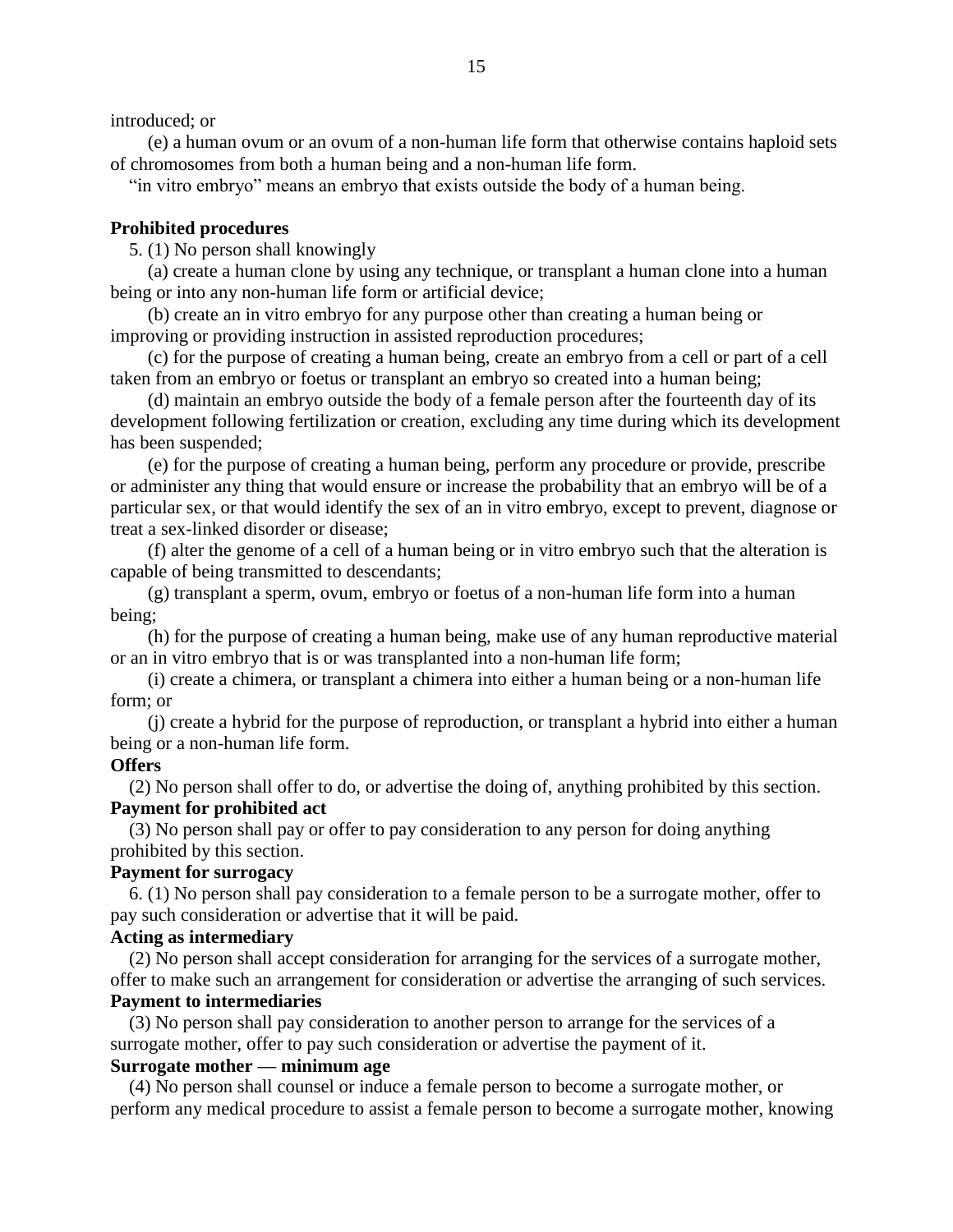or having reason to believe that the female person is under 21 years of age.

## **Validity of agreement**

 (5) This section does not affect the validity under provincial law of any agreement under which a person agrees to be a surrogate mother.

## **Purchase of gametes**

 7. (1) No person shall purchase, offer to purchase or advertise for the purchase of sperm or ova from a donor or a person acting on behalf of a donor.

## **Purchase or sale of embryos**

(2) No person shall

(a) purchase, offer to purchase or advertise for the purchase of an in vitro embryo; or

(b) sell, offer for sale or advertise for sale an in vitro embryo.

## **Purchase of other reproductive material**

 (3) No person shall purchase, offer to purchase or advertise for the purchase of a human cell or gene from a donor or a person acting on behalf of a donor, with the intention of using the gene or cell to create a human being or of making it available for that purpose.

## **Exchanges included**

 (4) In this section, "purchase" or "sell" includes to acquire or dispose of in exchange for property or services.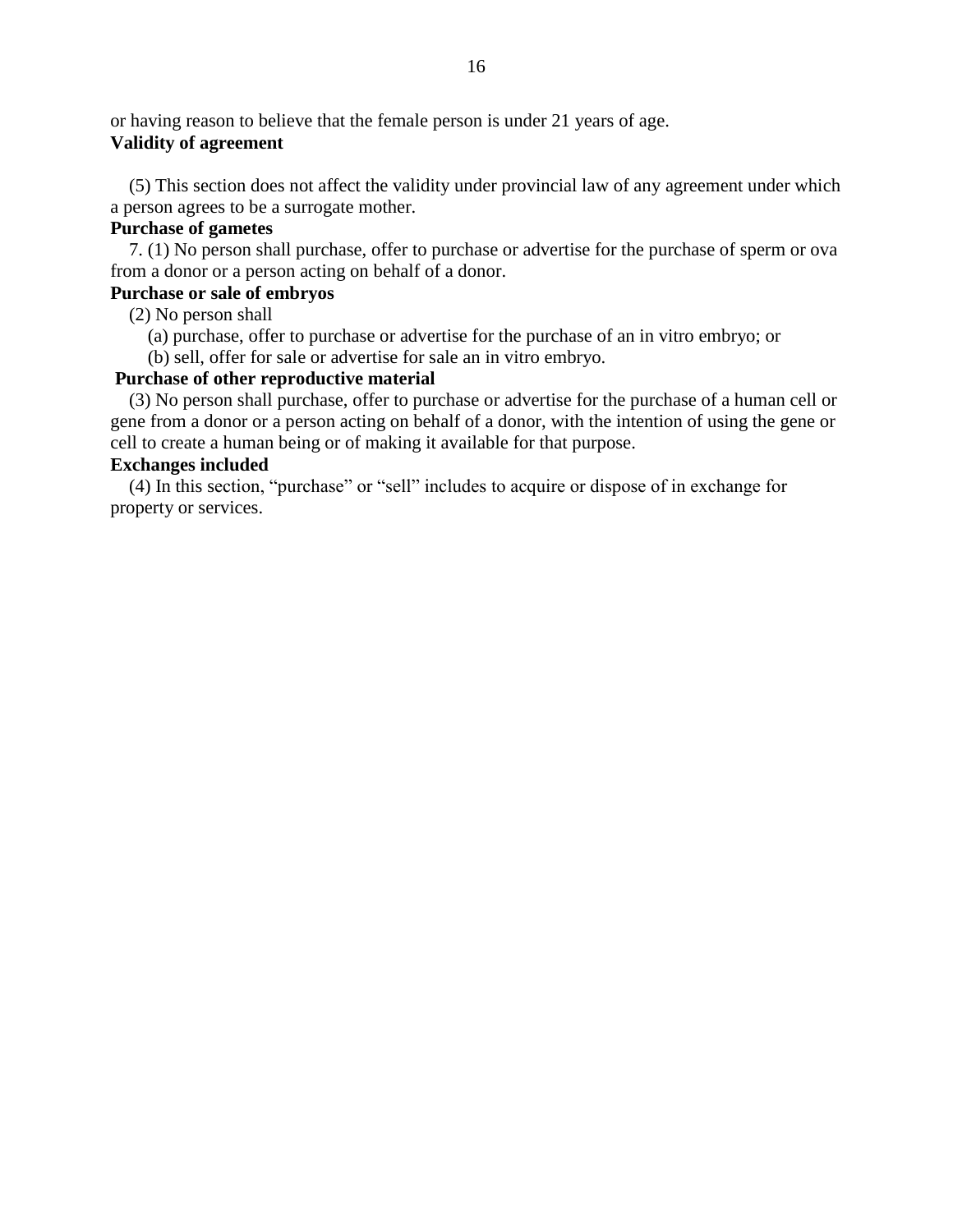*Basic Principles for the Treatment of Prisoners*, United Nations General Assembly 28 March 1991, A/RES/45/111: Principles 1 and 5.

<http://www.ohchr.org/EN/ProfessionalInterest/Pages/BasicPrinciplesTreatmentOfPrisoners.aspx>

[last accessed August 25, 2014]

## **Basic Principles for the Treatment of Prisoners**

1. All prisoners shall be treated with the respect due to their inherent dignity and value as human beings.

…

5. Except for those limitations that are demonstrably necessitated by the fact of incarceration, all prisoners shall retain the human rights and fundamental freedoms set out in the Universal Declaration of Human Rights, and, where the State concerned is a party, the International Covenant on Economic, Social and Cultural Rights, and the International Covenant on Civil and Political Rights and the Optional Protocol thereto, as well as such other rights as are set out in other United Nations covenants.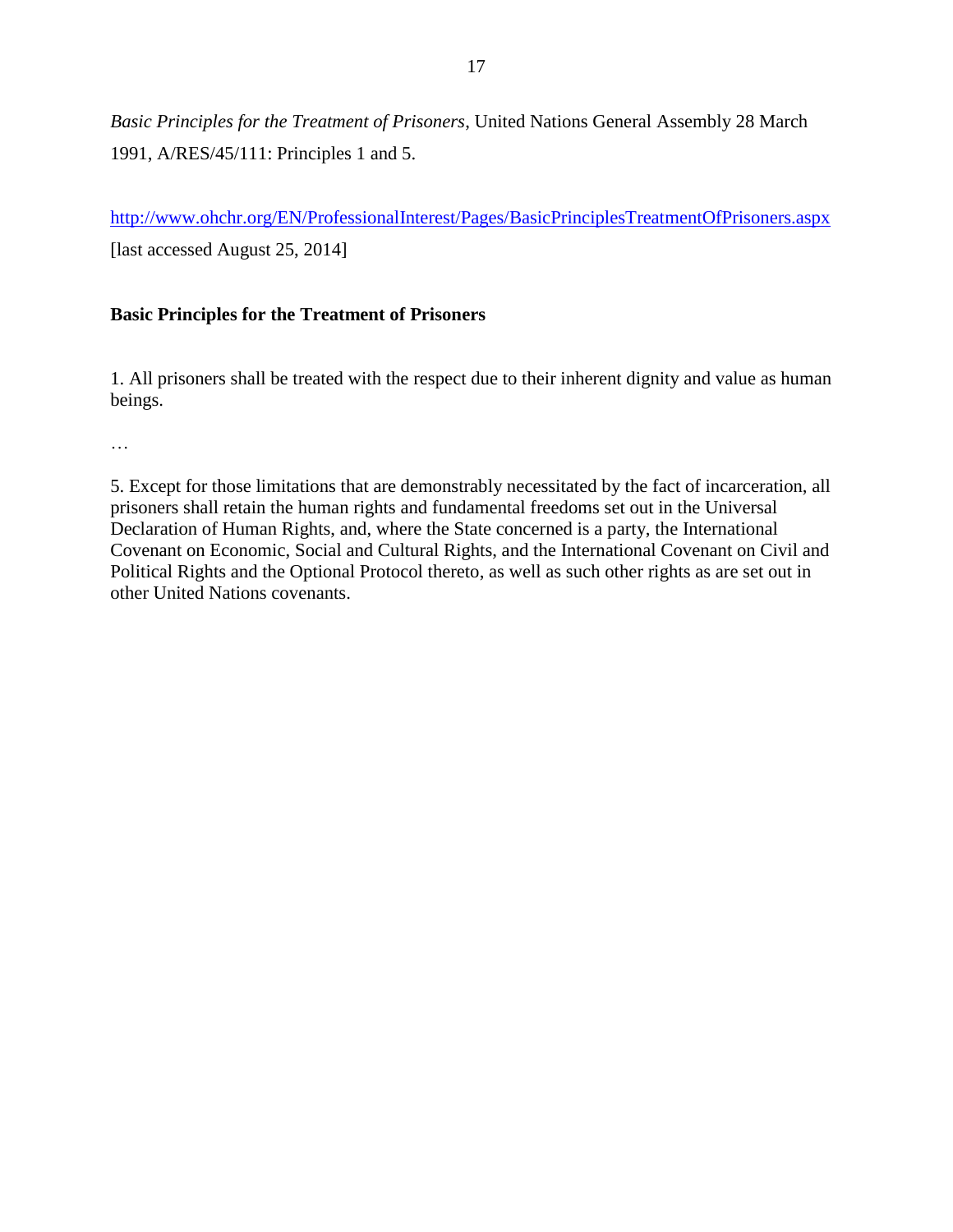*Canadian Charter of Rights and Freedoms* (*Constitution Act*, 1982 being Schedule B to the *Canada Act* 1982 (U.K.), 1982 c. 11, preamble and ss. 1, 7, 15)

## <http://laws-lois.justice.gc.ca/eng/Const/page-15.html>

**Whereas** Canada is founded upon principles that recognize the supremacy of God and the rule of law:

## **Rights and freedoms in Canada**

1. The Canadian Charter of Rights and Freedoms guarantees the rights and freedoms set out in it subject only to such reasonable limits prescribed by law as can be demonstrably justified in a free and democratic society.

## **Life, liberty and security of person**

7. Everyone has the right to life, liberty and security of the person and the right not to be deprived thereof except in accordance with the principles of fundamental justice.

## **Equality before and under law and equal protection and benefit of law**

 15. (1) Every individual is equal before and under the law and has the right to the equal protection and equal benefit of the law without discrimination and, in particular, without discrimination based on race, national or ethnic origin, colour, religion, sex, age or mental or physical disability.

## **Affirmative action programs**

 (2) Subsection (1) does not preclude any law, program or activity that has as its object the amelioration of conditions of disadvantaged individuals or groups including those that are disadvantaged because of race, national or ethnic origin, colour, religion, sex, age or mental or physical disability.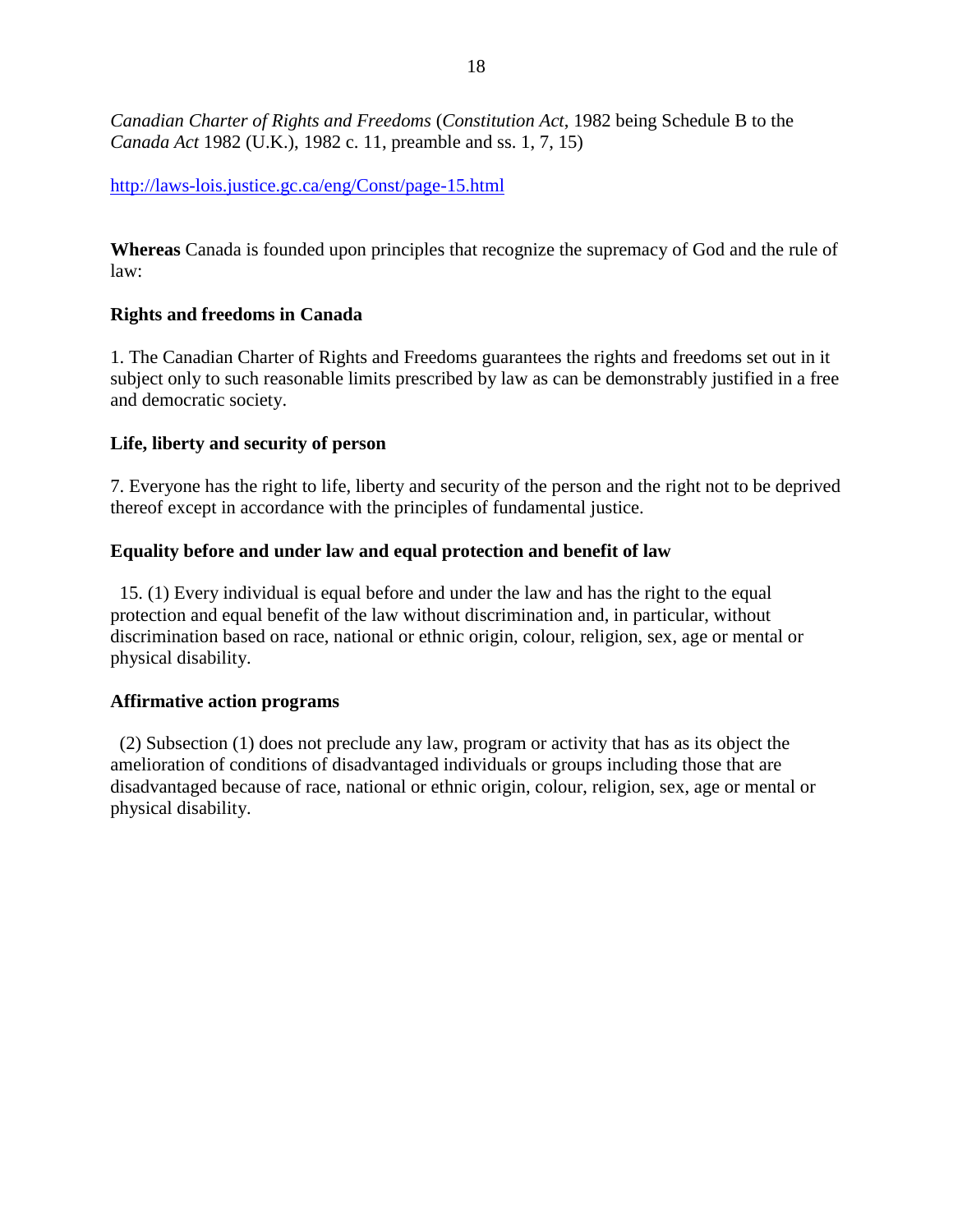*Corrections and Conditional Release Act, S.C. 1992, c. 20*: ss. 4, 70-75

<http://laws-lois.justice.gc.ca/eng/acts/C-44.6/FullText.html> [last accessed August 25, 2014]

#### **Principles that guide Service**

4. The principles that guide the Service in achieving the purpose referred to in section 3 are as follows:

 (a) the sentence is carried out having regard to all relevant available information, including the stated reasons and recommendations of the sentencing judge, the nature and gravity of the offence, the degree of responsibility of the offender, information from the trial or sentencing process, the release policies of and comments from the Parole Board of Canada and information obtained from victims, offenders and other components of the criminal justice system;

 (b) the Service enhances its effectiveness and openness through the timely exchange of relevant information with victims, offenders and other components of the criminal justice system and through communication about its correctional policies and programs to victims, offenders and the public;

 (c) the Service uses measures that are consistent with the protection of society, staff members and offenders and that are limited to only what is necessary and proportionate to attain the purposes of this Act;

 (d) offenders retain the rights of all members of society except those that are, as a consequence of the sentence, lawfully and necessarily removed or restricted;

 (e) the Service facilitates the involvement of members of the public in matters relating to the operations of the Service;

 (f) correctional decisions are made in a forthright and fair manner, with access by the offender to an effective grievance procedure;

 (g) correctional policies, programs and practices respect gender, ethnic, cultural and linguistic differences and are responsive to the special needs of women, aboriginal peoples, persons requiring mental health care and other groups;

 (h) offenders are expected to obey penitentiary rules and conditions governing temporary absences, work release, parole, statutory release and long-term supervision and to actively participate in meeting the objectives of their correctional plans, including by participating in programs designed to promote their rehabilitation and reintegration; and

(i) staff members are properly selected and trained and are given

(i) appropriate career development opportunities,

(ii) good working conditions, including a workplace environment that is free of practices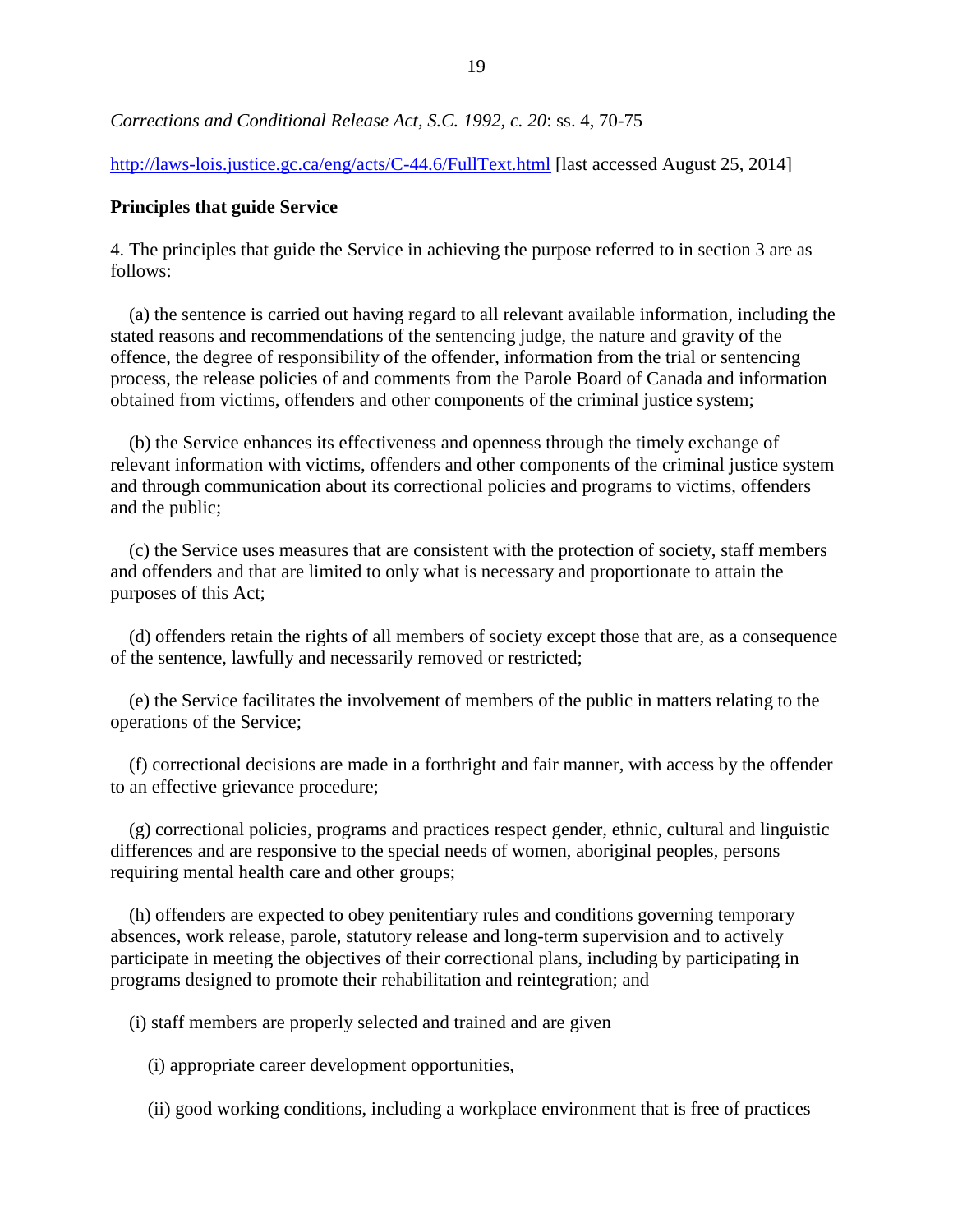that undermine a person's sense of personal dignity, and

(iii) opportunities to participate in the development of correctional policies and programs.

## **Living conditions, etc.**

70. The Service shall take all reasonable steps to ensure that penitentiaries, the penitentiary environment, the living and working conditions of inmates and the working conditions of staff members are safe, healthful and free of practices that undermine a person's sense of personal dignity.

### **Contacts and visits**

 71. (1) In order to promote relationships between inmates and the community, an inmate is entitled to have reasonable contact, including visits and correspondence, with family, friends and other persons from outside the penitentiary, subject to such reasonable limits as are prescribed for protecting the security of the penitentiary or the safety of persons.

## **Visitors' permitted items**

 (2) At each penitentiary, a conspicuous notice shall be posted at the visitor control point, listing the items that a visitor may have in possession beyond the visitor control point.

#### **Where visitor has non-permitted item**

 (3) Where a visitor has in possession, beyond the visitor control point, an item not listed on the notice mentioned in subsection (2) without having previously obtained the permission of a staff member, a staff member may terminate or restrict the visit.

## **Members of Parliament, judges**

72. Every member of the House of Commons, every Senator and every judge of a court in Canada has the right to

- (a) enter any penitentiary,
- (b) visit any part of a penitentiary, and
- (c) visit any inmate, with the consent of the inmate,

subject to such reasonable limits as are prescribed for protecting the security of the penitentiary or the safety of persons.

## **Assembly and association**

73. Inmates are entitled to reasonable opportunities to assemble peacefully and associate with other inmates within the penitentiary, subject to such reasonable limits as are prescribed for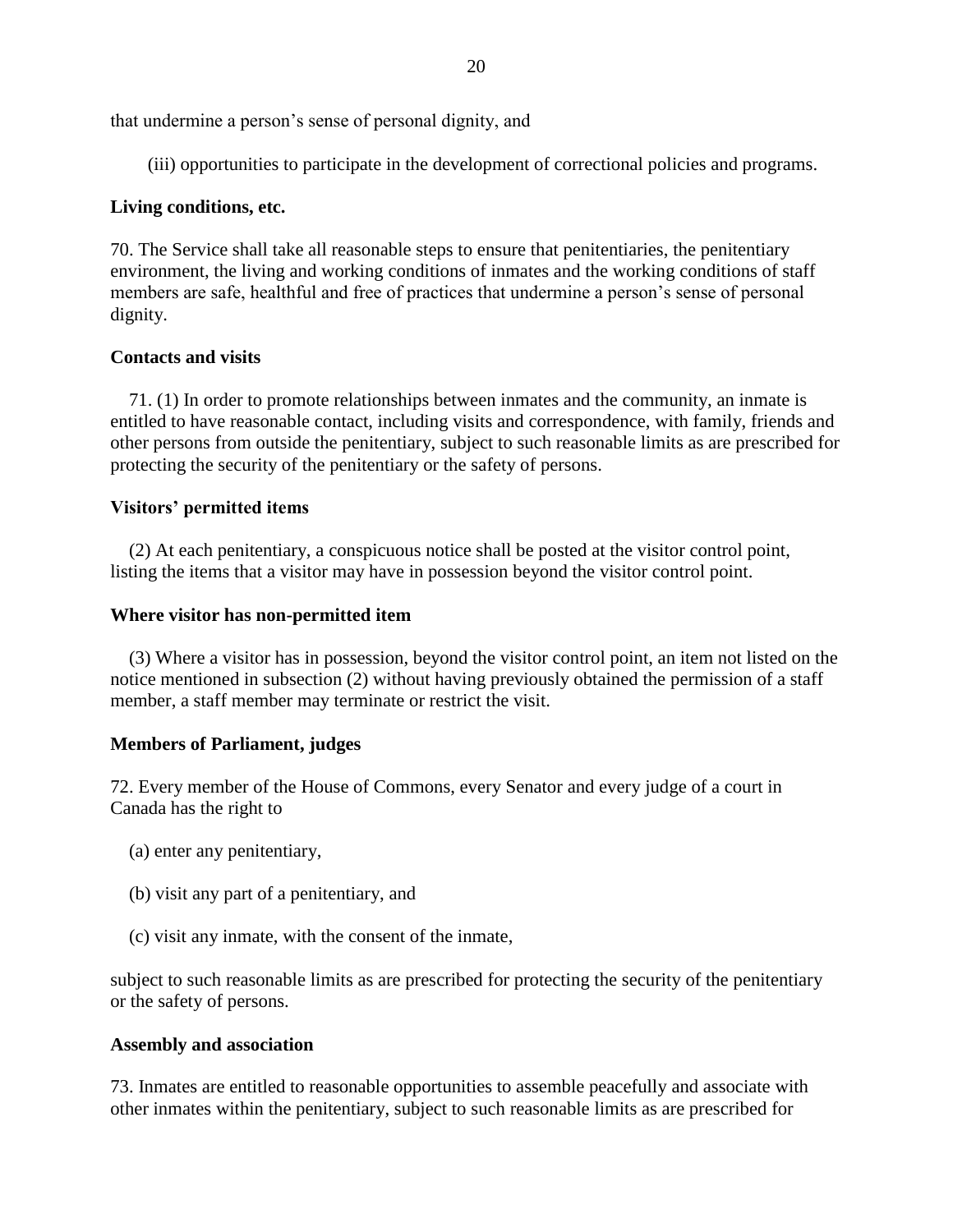protecting the security of the penitentiary or the safety of persons. **Inmate input into decisions**

74. The Service shall provide inmates with the opportunity to contribute to decisions of the Service affecting the inmate population as a whole, or affecting a group within the inmate population, except decisions relating to security matters.

# **Religion**

75. An inmate is entitled to reasonable opportunities to freely and openly participate in, and express, religion or spirituality, subject to such reasonable limits as are prescribed for protecting the security of the penitentiary or the safety of persons.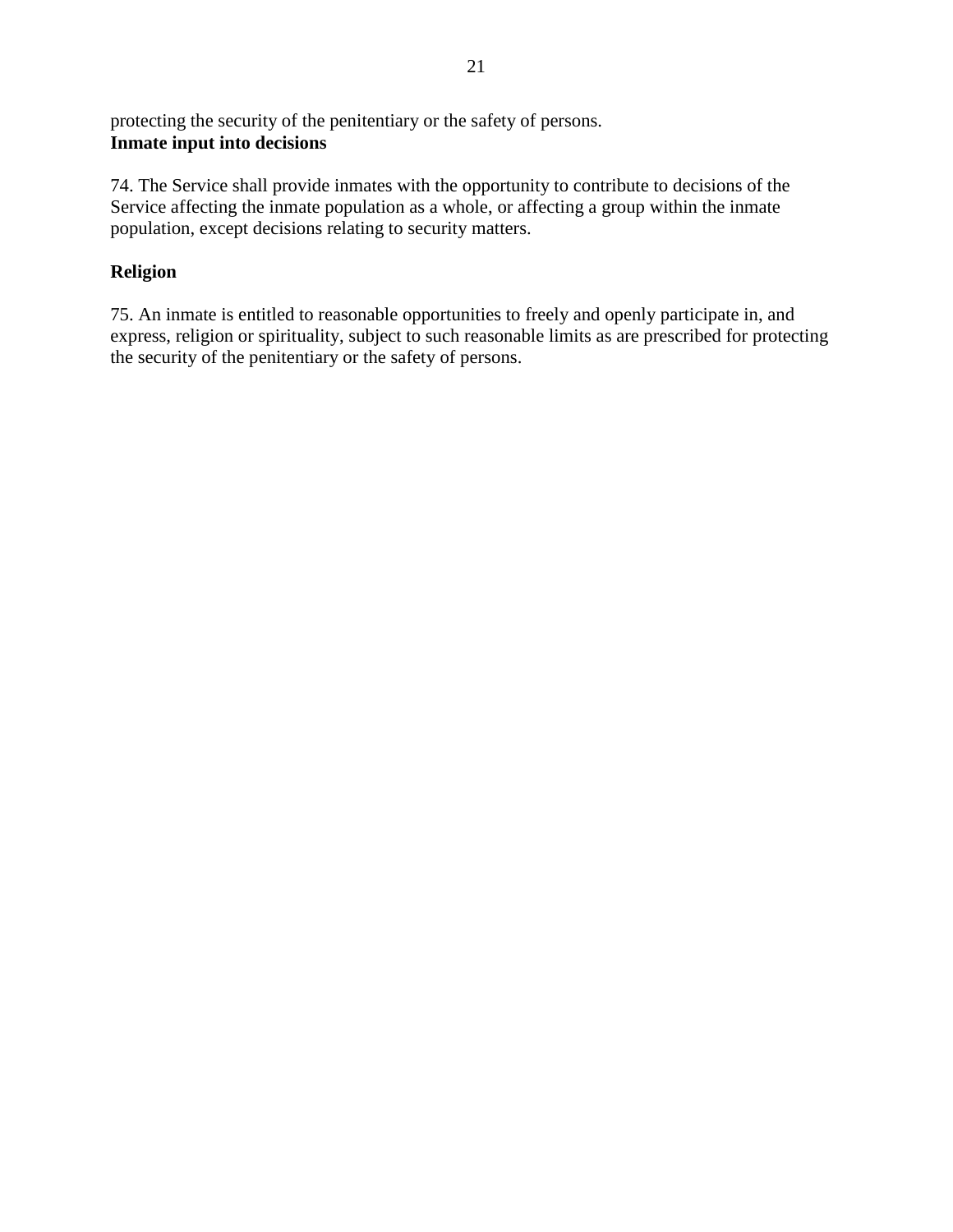*Criminal* Code, R.S.C., 1985, c. C-46, ss. 25, 34, 35, 39-41, 182

<http://laws-lois.justice.gc.ca/eng/acts/C-46/>

#### **Protection of persons acting under authority**

 25. (1) Every one who is required or authorized by law to do anything in the administration or enforcement of the law

- (a) as a private person,
- (b) as a peace officer or public officer,
- (c) in aid of a peace officer or public officer, or
- (d) by virtue of his office,

 is, if he acts on reasonable grounds, justified in doing what he is required or authorized to do and in using as much force as is necessary for that purpose.

#### **Idem**

 (2) Where a person is required or authorized by law to execute a process or to carry out a sentence, that person or any person who assists him is, if that person acts in good faith, justified in executing the process or in carrying out the sentence notwithstanding that the process or sentence is defective or that it was issued or imposed without jurisdiction or in excess of jurisdiction.

#### **When not protected**

 (3) Subject to subsections (4) and (5), a person is not justified for the purposes of subsection (1) in using force that is intended or is likely to cause death or grievous bodily harm unless the person believes on reasonable grounds that it is necessary for the self-preservation of the person or the preservation of any one under that person's protection from death or grievous bodily harm.

#### **When protected**

 (4) A peace officer, and every person lawfully assisting the peace officer, is justified in using force that is intended or is likely to cause death or grievous bodily harm to a person to be arrested, if

 (a) the peace officer is proceeding lawfully to arrest, with or without warrant, the person to be arrested;

 (b) the offence for which the person is to be arrested is one for which that person may be arrested without warrant;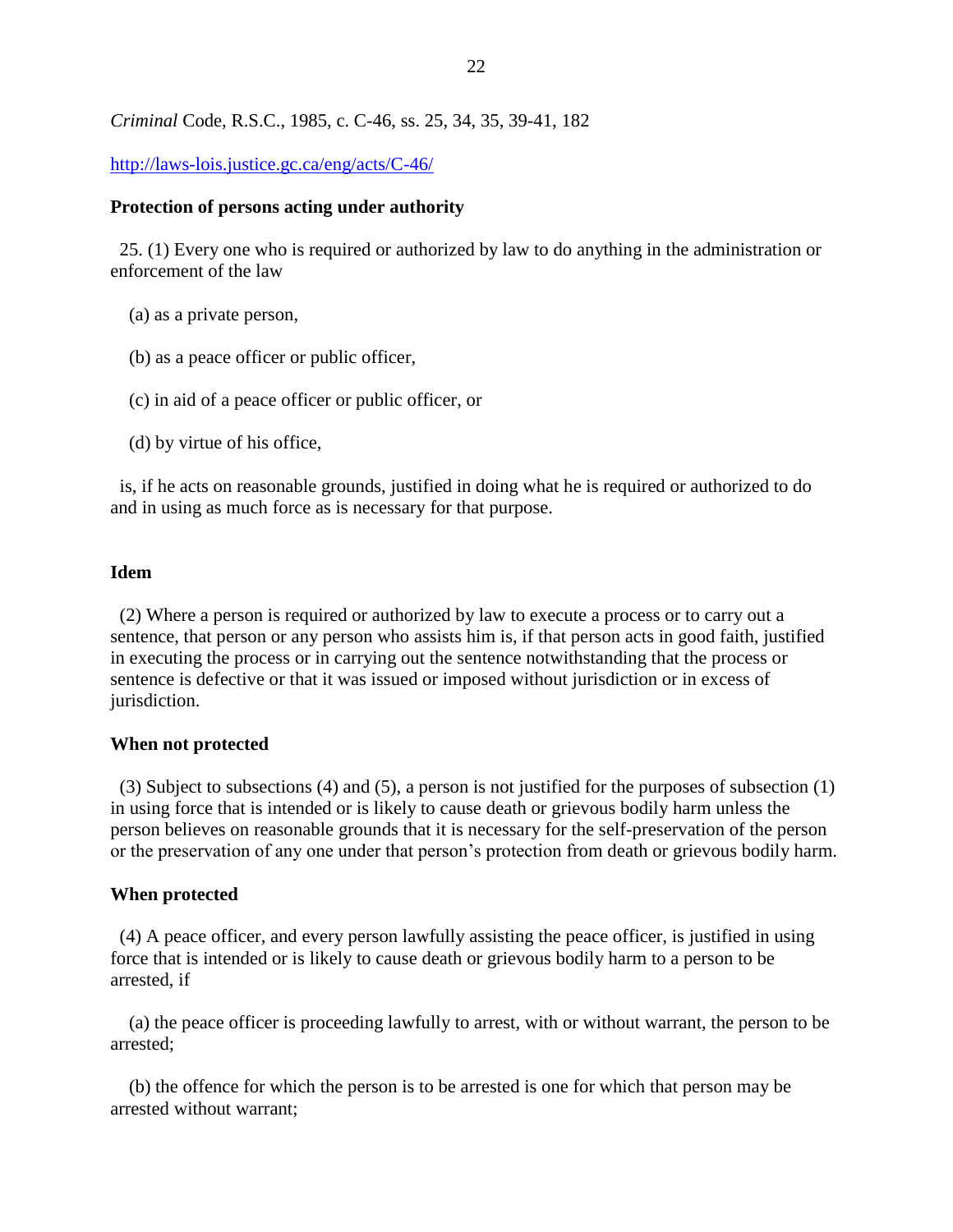(c) the person to be arrested takes flight to avoid arrest;

 (d) the peace officer or other person using the force believes on reasonable grounds that the force is necessary for the purpose of protecting the peace officer, the person lawfully assisting the peace officer or any other person from imminent or future death or grievous bodily harm; and

(e) the flight cannot be prevented by reasonable means in a less violent manner.

### **Power in case of escape from penitentiary**

 (5) A peace officer is justified in using force that is intended or is likely to cause death or grievous bodily harm against an inmate who is escaping from a penitentiary within the meaning of subsection 2(1) of the Corrections and Conditional Release Act, if

 (a) the peace officer believes on reasonable grounds that any of the inmates of the penitentiary poses a threat of death or grievous bodily harm to the peace officer or any other person; and

(b) the escape cannot be prevented by reasonable means in a less violent manner.

### **Self-defence against unprovoked assault**

 34. (1) Every one who is unlawfully assaulted without having provoked the assault is justified in repelling force by force if the force he uses is not intended to cause death or grievous bodily harm and is no more than is necessary to enable him to defend himself.

## **Extent of justification**

 (2) Every one who is unlawfully assaulted and who causes death or grievous bodily harm in repelling the assault is justified if

 (a) he causes it under reasonable apprehension of death or grievous bodily harm from the violence with which the assault was originally made or with which the assailant pursues his purposes; and

 (b) he believes, on reasonable grounds, that he cannot otherwise preserve himself from death or grievous bodily harm.

#### **Self-defence in case of aggression**

35. Every one who has without justification assaulted another but did not commence the assault with intent to cause death or grievous bodily harm, or has without justification provoked an assault on himself by another, may justify the use of force subsequent to the assault if

(a) he uses the force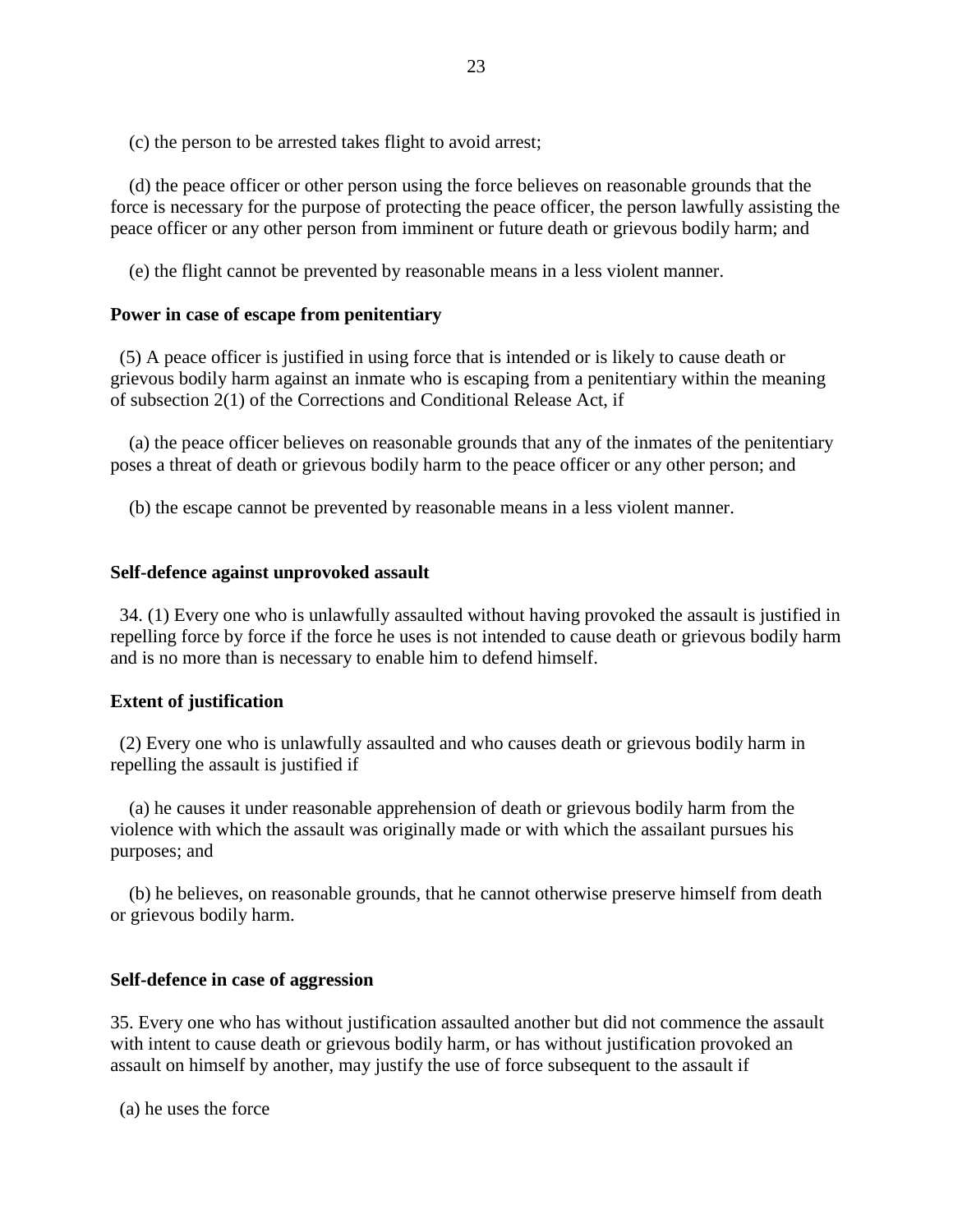(i) under reasonable apprehension of death or grievous bodily harm from the violence of the person whom he has assaulted or provoked, and

 (ii) in the belief, on reasonable grounds, that it is necessary in order to preserve himself from death or grievous bodily harm;

 (b) he did not, at any time before the necessity of preserving himself from death or grievous bodily harm arose, endeavour to cause death or grievous bodily harm; and

 (c) he declined further conflict and quitted or retreated from it as far as it was feasible to do so before the necessity of preserving himself from death or grievous bodily harm arose.

### **Defence with claim of right**

 39. (1) Every one who is in peaceable possession of personal property under a claim of right, and every one acting under his authority, is protected from criminal responsibility for defending that possession, even against a person entitled by law to possession of it, if he uses no more force than is necessary.

### **Defence without claim of right**

 (2) Every one who is in peaceable possession of personal property, but does not claim it as of right or does not act under the authority of a person who claims it as of right, is not justified or protected from criminal responsibility for defending his possession against a person who is entitled by law to possession of it.

## **Defence of dwelling**

40. Every one who is in peaceable possession of a dwelling-house, and every one lawfully assisting him or acting under his authority, is justified in using as much force as is necessary to prevent any person from forcibly breaking into or forcibly entering the dwelling-house without lawful authority.

#### **Defence of house or real property**

 41. (1) Every one who is in peaceable possession of a dwelling-house or real property, and every one lawfully assisting him or acting under his authority, is justified in using force to prevent any person from trespassing on the dwelling-house or real property, or to remove a trespasser therefrom, if he uses no more force than is necessary.

#### **Assault by trespasser**

 (2) A trespasser who resists an attempt by a person who is in peaceable possession of a dwelling-house or real property, or a person lawfully assisting him or acting under his authority to prevent his entry or to remove him, shall be deemed to commit an assault without justification or provocation.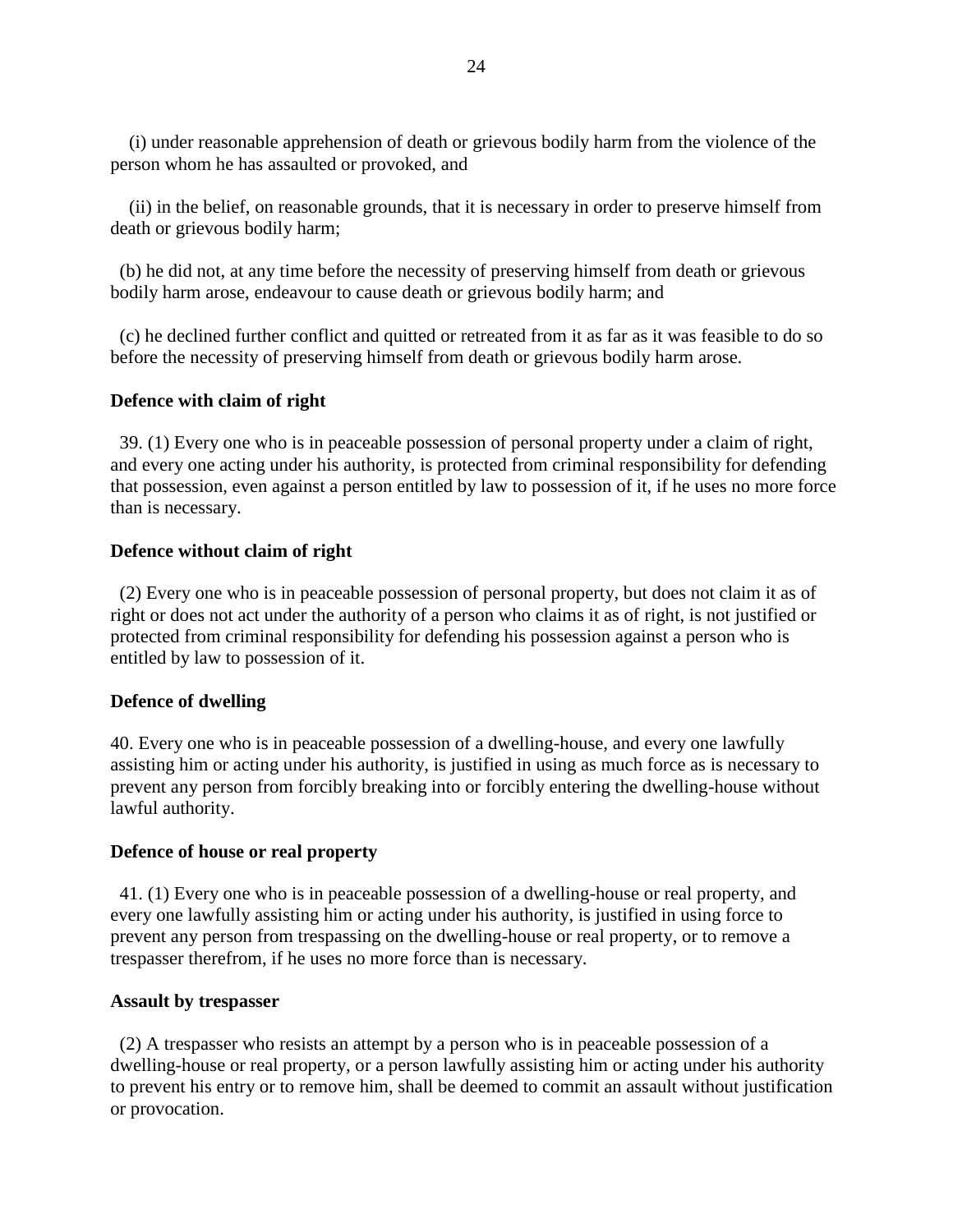## **Dead body**

#### 182. Every one who

 (a) neglects, without lawful excuse, to perform any duty that is imposed on him by law or that he undertakes with reference to the burial of a dead human body or human remains, or

 (b) improperly or indecently interferes with or offers any indignity to a dead human body or human remains, whether buried or not,

is guilty of an indictable offence and liable to imprisonment for a term not exceeding five years.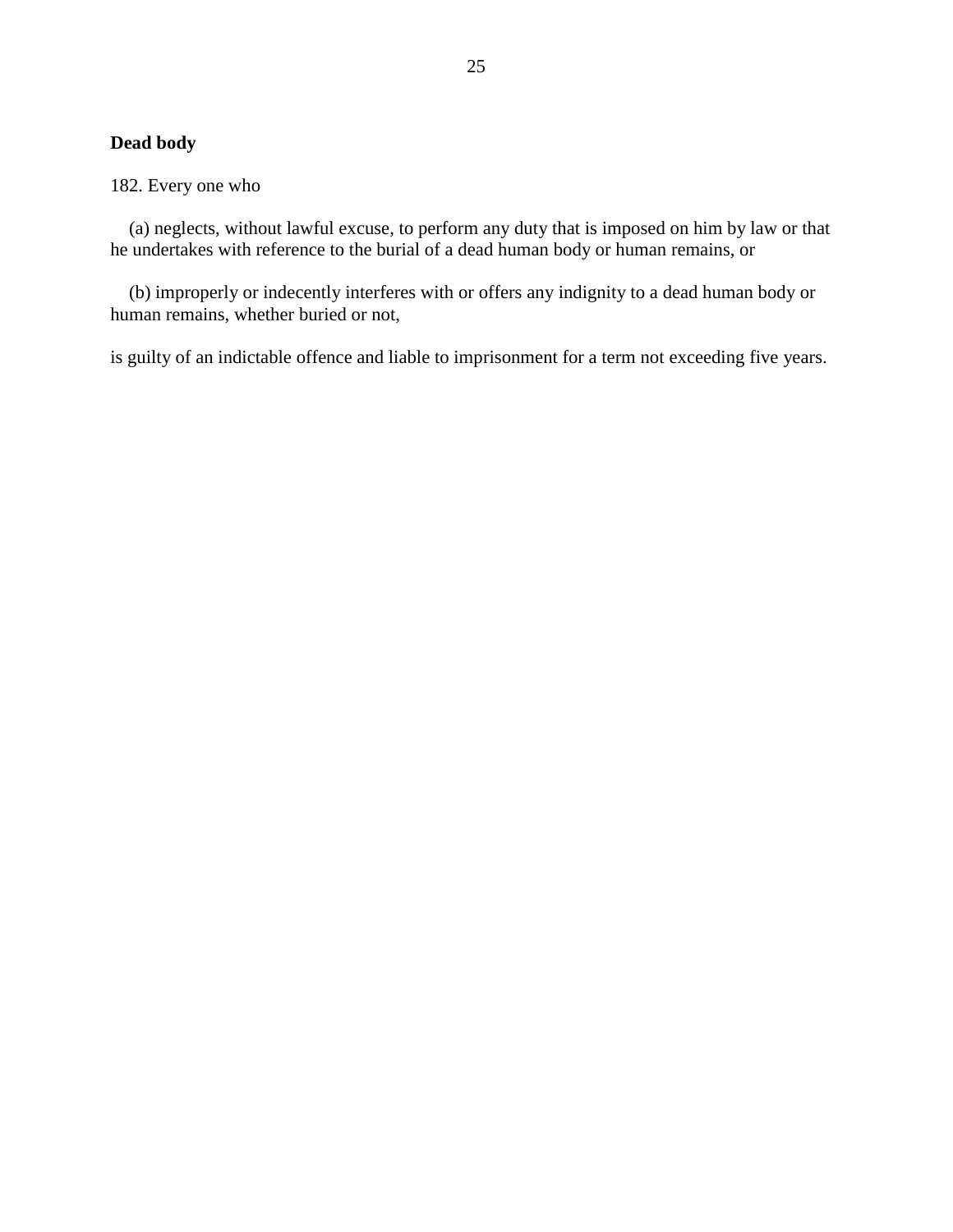*Federal Framework for Suicide Prevention Act*, S.C. 2012, c. 30

[http://laws-lois.justice.gc.ca/eng/annualstatutes/2012\\_30/FullText.html](http://laws-lois.justice.gc.ca/eng/annualstatutes/2012_30/FullText.html) [last accessed August 25, 2014]

## **Preamble**

Whereas suicide is a complex problem involving biological, psychological, social and spiritual factors, and can be influenced by societal attitudes and conditions;

Whereas Canadians want to reduce suicide and its impact in Canada, and suicide prevention is everyone's responsibility;

Whereas suicide is preventable by knowledge, care and compassion;

Whereas concerted, collaborative action by committed communities, governments, organizations and individuals across Canada will help prevent deaths by suicide, and assist in educating and comforting those who have been affected by suicidal behaviour;

Whereas suicide is a significant public health issue in Canada and the grief and trauma associated with it produce long-term social costs and devastating effects on surviving individuals and communities;

Whereas the Parliament of Canada affirmed its respect for life by unanimously adopting Motion No. 388, in 2009, which called for meaningful deterrents and punishment for those who encourage vulnerable individuals to commit suicide;

And whereas a federal plan designed to disseminate information, promote the use of research, share best practices and affect public attitudes towards suicide and its prevention is in the interest of all Canadians;

Now, therefore, Her Majesty, by and with the advice and consent of the Senate and House of Commons of Canada, enacts as follows:

## **Short title**

1. This Act may be cited as the Federal Framework for Suicide Prevention Act.

## **Framework**

2. The Government of Canada must establish a federal framework for suicide prevention that

 (a) recognizes that suicide, in addition to being a mental health issue, is a public health issue and that, as such, it is a health and safety priority; and

 (b) designates the appropriate entity within the Government of Canada to assume responsibility for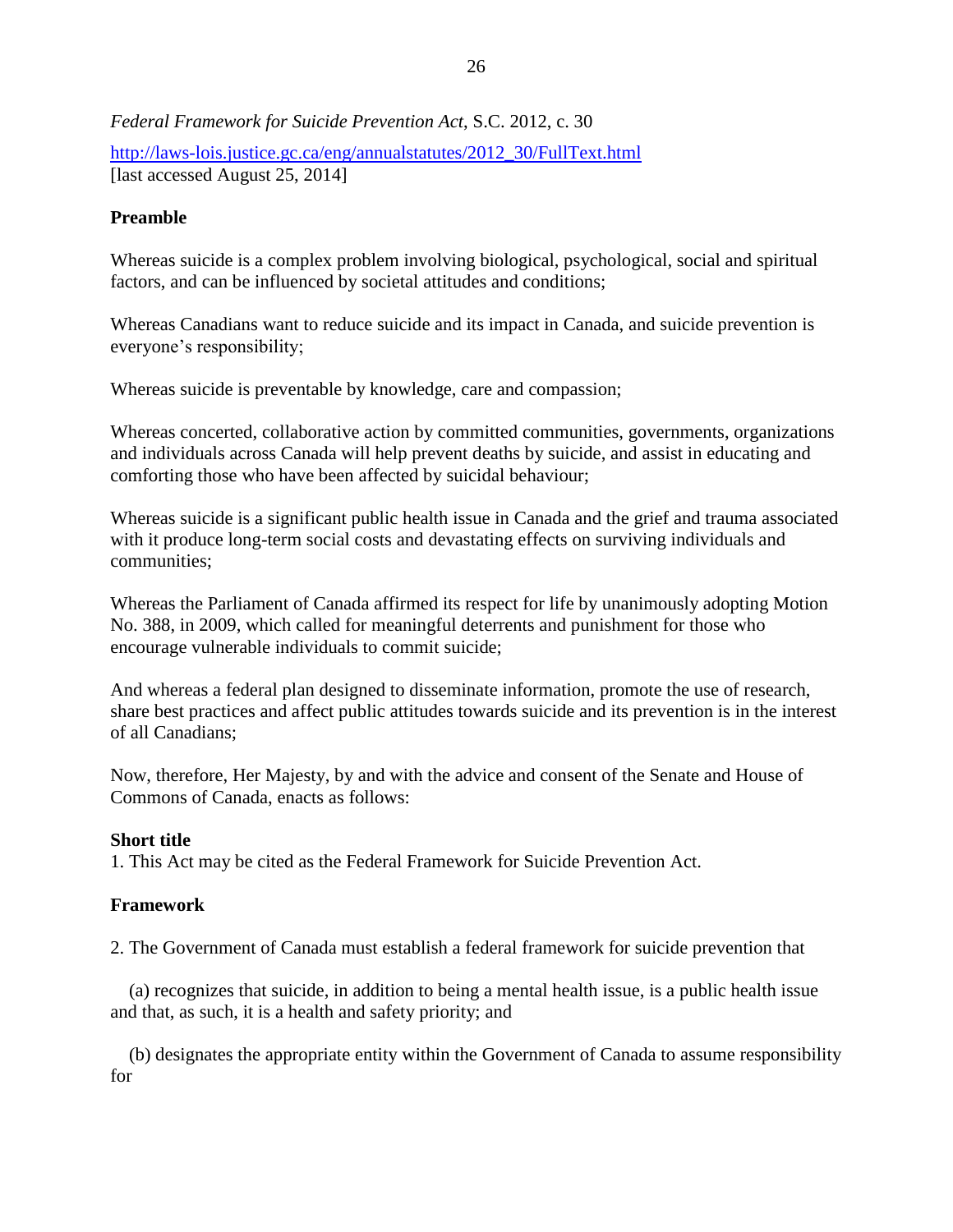(i) providing guidelines to improve public awareness and knowledge about suicide,

 (ii) disseminating information about suicide, including information concerning its prevention,

(iii) making publically available existing statistics about suicide and related risk factors,

 (iv) promoting collaboration and knowledge exchange across domains, sectors, regions and jurisdictions,

(v) defining best practices for the prevention of suicide, and

 (vi) promoting the use of research and evidence-based practices for the prevention of suicide.

## **Consultations**

3. Within 180 days after the day on which this section comes into force, the Government of Canada must enter into consultations with relevant non-governmental organizations, relevant entities within the governments of the provinces and territories and relevant federal departments, in order to share information and align the elements of the framework described in section 2 with existing efforts that relate to suicide prevention.

## **Report**

4. Within four years after the coming into force of this Act and every two years thereafter, the entity designated in accordance with paragraph 2(b) must report to Canadians on its progress and activities related to the federal framework for suicide prevention.

Voting history per [http://www.parl.gc.ca/LegisInfo/BillDetails.aspx?Language=E&Mode=1&billId=5135265&Vie](http://www.parl.gc.ca/LegisInfo/BillDetails.aspx?Language=E&Mode=1&billId=5135265&View=5)  $w=5$ [last accessed August 25, 2014]

## **House of Commons Votes**

 Vote 130: 2nd reading of Bill C-300, An Act respecting a Federal Framework for Suicide Prevention Yeas: 285 - Nays: 3 - Total Votes: 288 - Paired: 0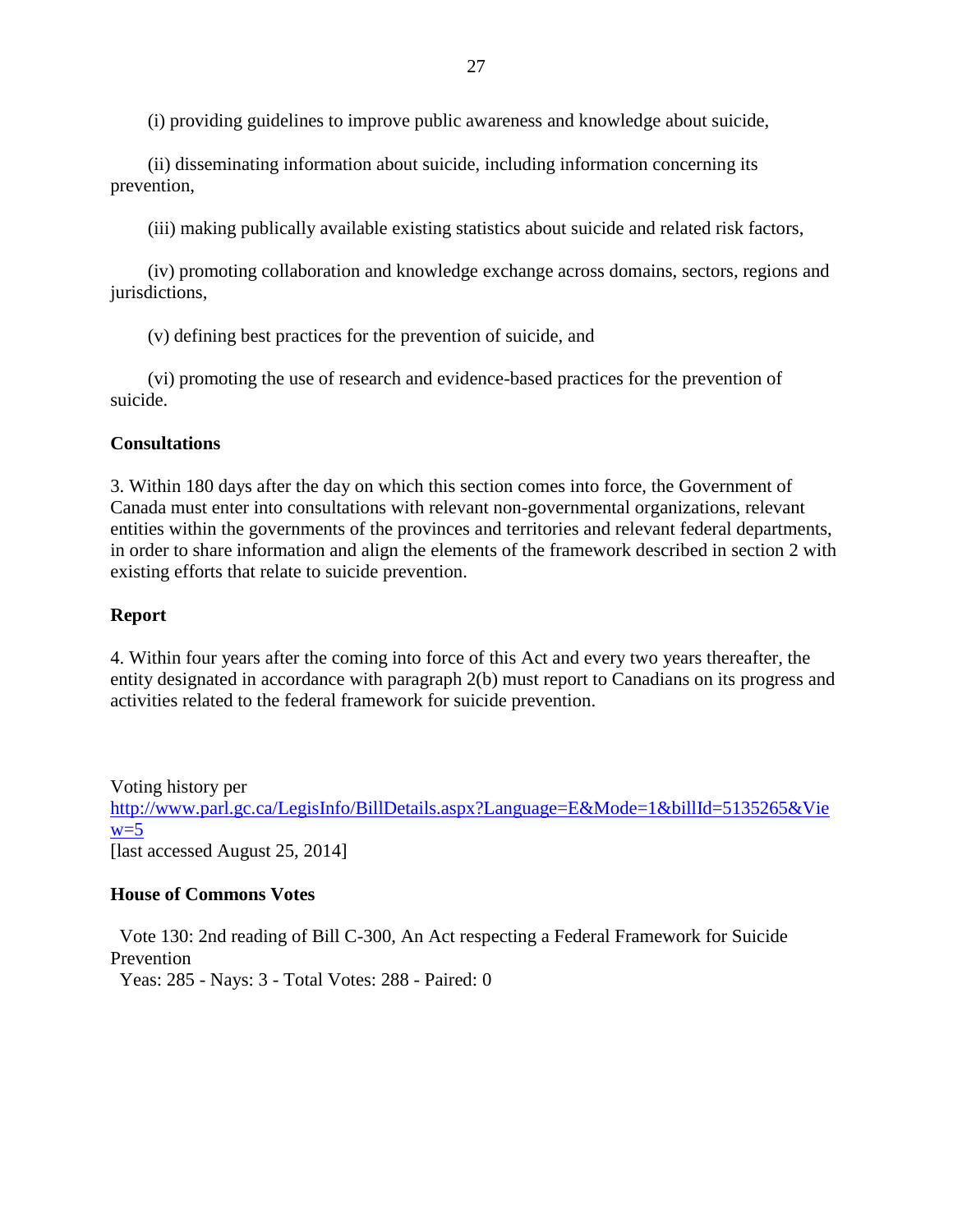*International Covenant on Civil and Political Rights*, United Nations General Assembly 16 December 1966, United Nations, Treaty Series, vol. 999, p. 171.

<http://www.ohchr.org/en/professionalinterest/pages/ccpr.aspx> [last accessed August 25, 2014]

Adopted and opened for signature, ratification and accession by General Assembly resolution 2200A (XXI) of 16 December 1966 entry into force 23 March 1976, in accordance with Article 49

## **Preamble**

The States Parties to the present Covenant,

Considering that, in accordance with the principles proclaimed in the Charter of the United Nations, recognition of the inherent dignity and of the equal and inalienable rights of all members of the human family is the foundation of freedom, justice and peace in the world,

Recognizing that these rights derive from the inherent dignity of the human person,

Recognizing that, in accordance with the Universal Declaration of Human Rights, the ideal of free human beings enjoying civil and political freedom and freedom from fear and want can only be achieved if conditions are created whereby everyone may enjoy his civil and political rights, as well as his economic, social and cultural rights,

Considering the obligation of States under the Charter of the United Nations to promote universal respect for, and observance of, human rights and freedoms,

Realizing that the individual, having duties to other individuals and to the community to which he belongs, is under a responsibility to strive for the promotion and observance of the rights recognized in the present Covenant,

Agree upon the following articles

…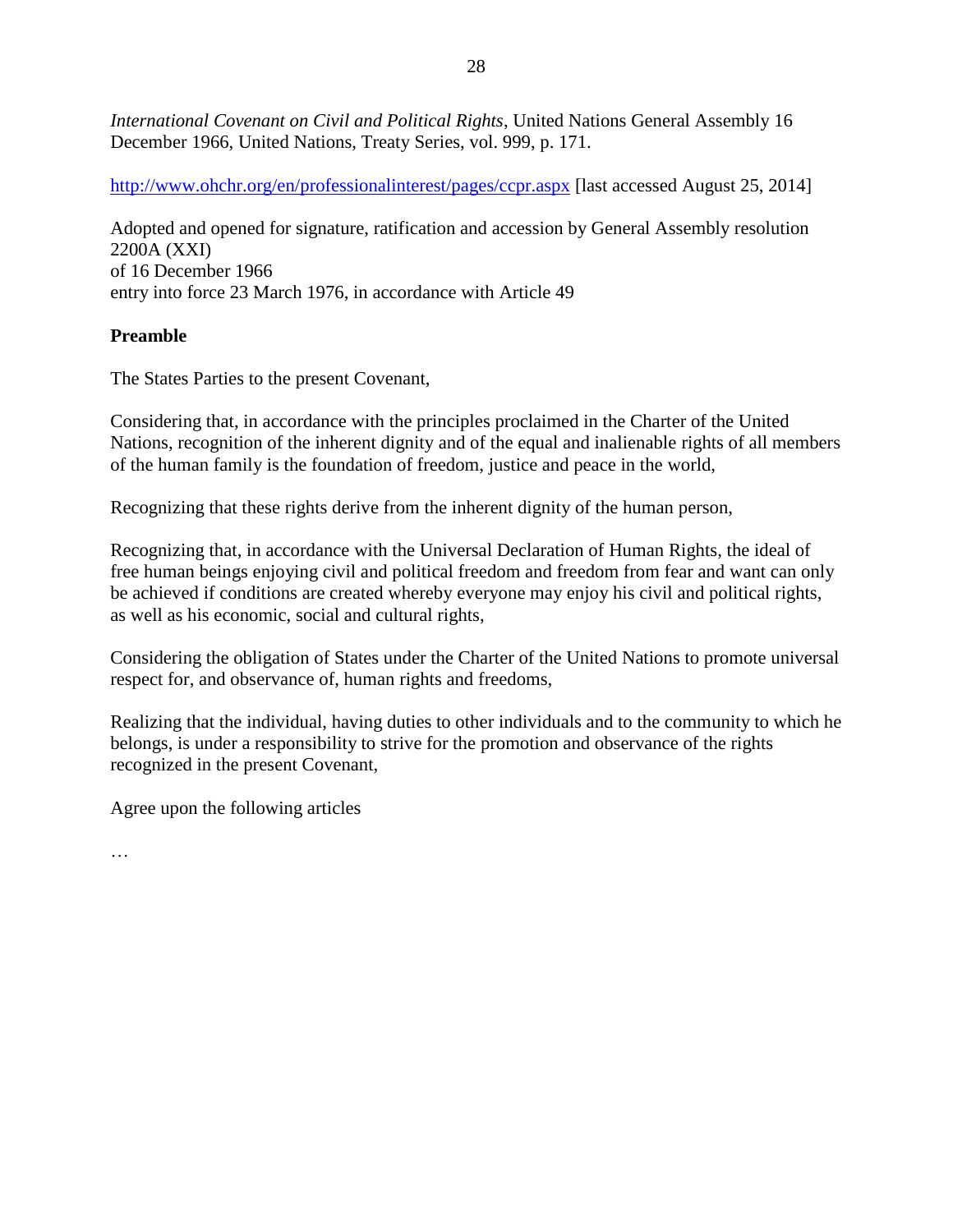*Pan-Canadian Palliative and End-of-life Care Strategy,* Motion M-456 (41st Parliament, 2nd Session)

[http://www.parl.gc.ca/Parliamentarians/en/members/Charlie-](http://www.parl.gc.ca/Parliamentarians/en/members/Charlie-Angus%2825470%29/Motions?sessionId=151&documentId=6261234)[Angus%2825470%29/Motions?sessionId=151&documentId=6261234](http://www.parl.gc.ca/Parliamentarians/en/members/Charlie-Angus%2825470%29/Motions?sessionId=151&documentId=6261234) [last accessed August 25, 2014]

That, in the opinion of the House, the government should establish a Pan-Canadian Palliative and End-of-life Care Strategy by working with provinces and territories on a flexible, integrated model of palliative care that: (a) takes into account the geographic, regional, and cultural diversity of urban and rural Canada as well as Canada's First Nation, Inuit and Métis people; (b) respects the cultural, spiritual and familial needs of all Canadians; and (c) has the goal of (i) ensuring all Canadians have access to high quality home-based and hospice palliative end-of-life care, (ii) providing more support for caregivers, (iii) improving the quality and consistency of home and hospice palliative end-of-life care in Canada, (iv) encouraging Canadians to discuss and plan for end-of-life care.

**History** 

… Decision Made - [Agreed To](http://www.parl.gc.ca/HouseChamberBusiness/ChamberVoteDetail.aspx?Language=e&Mode=1&Parl=41&Ses=2&FltrParl=41&FltrSes=2&Vote=149) [2014.05.28](http://www.parl.gc.ca/HousePublications/Publication.aspx?Language=e&Mode=1&Parl=41&Ses=2&DocId=6619847)

[http://www.parl.gc.ca/HouseChamberBusiness/ChamberVoteDetail.aspx?Language=e&Mode=1](http://www.parl.gc.ca/HouseChamberBusiness/ChamberVoteDetail.aspx?Language=e&Mode=1&Parl=41&Ses=2&FltrParl=41&FltrSes=2&Vote=149) [&Parl=41&Ses=2&FltrParl=41&FltrSes=2&Vote=149](http://www.parl.gc.ca/HouseChamberBusiness/ChamberVoteDetail.aspx?Language=e&Mode=1&Parl=41&Ses=2&FltrParl=41&FltrSes=2&Vote=149)

# **VOTE NO. 149**

**41st Parliament, 2nd Session SITTING NO. 91 - WEDNESDAY, MAY 28, 2014**

Sponsor: [Mr. Angus \(Timmins—James Bay\)](http://www.parl.gc.ca/HousePublications/GetWebOptionsCallBack.aspx?SourceSystem=PRISM&ResourceType=Affiliation&ResourceID=170184&language=1&DisplayMode=2)

…

Summary **YEAS NAYS TOTAL PAIRE[D\\*](http://www.parl.gc.ca/HouseChamberBusiness/ChamberVoteDetail.aspx?Language=e&Mode=1&Parl=41&Ses=2&FltrParl=41&FltrSes=2&Vote=149#paired)** 264 1 265 0 Agreed To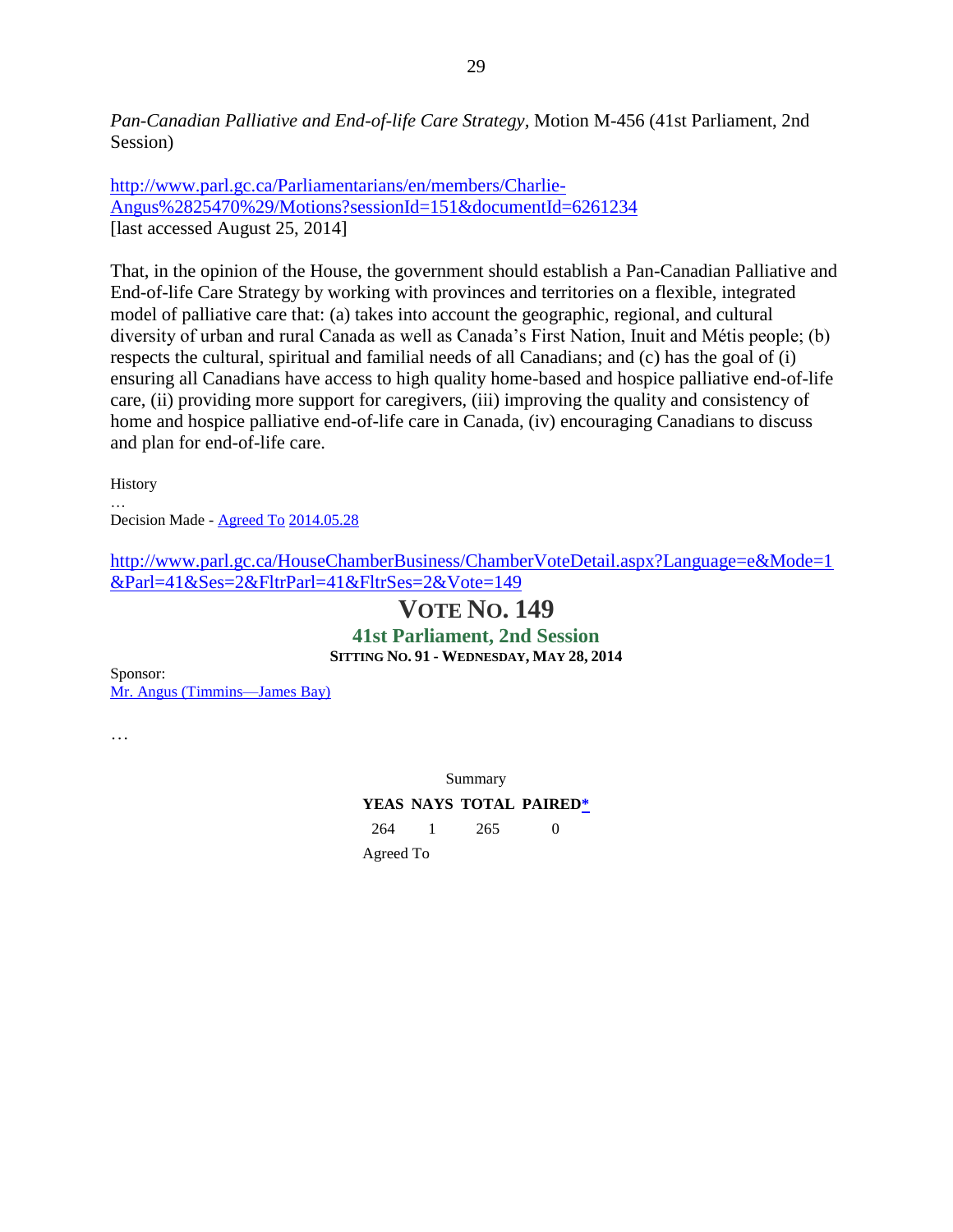*Universal Declaration of Human Rights*, United Nations General Assembly 10 December 1948, 217 A (III)

<http://www.un.org/en/documents/udhr/index.shtml> [last accessed August 25, 2014]

## **PREAMBLE**

…

Whereas recognition of the inherent dignity and of the equal and inalienable rights of all members of the human family is the foundation of freedom, justice and peace in the world,

Whereas disregard and contempt for human rights have resulted in barbarous acts which have outraged the conscience of mankind, and the advent of a world in which human beings shall enjoy freedom of speech and belief and freedom from fear and want has been proclaimed as the highest aspiration of the common people,

Whereas it is essential, if man is not to be compelled to have recourse, as a last resort, to rebellion against tyranny and oppression, that human rights should be protected by the rule of law,

Whereas it is essential to promote the development of friendly relations between nations,

Whereas the peoples of the United Nations have in the Charter reaffirmed their faith in fundamental human rights, in the dignity and worth of the human person and in the equal rights of men and women and have determined to promote social progress and better standards of life in larger freedom,

Whereas Member States have pledged themselves to achieve, in co-operation with the United Nations, the promotion of universal respect for and observance of human rights and fundamental freedoms,

Whereas a common understanding of these rights and freedoms is of the greatest importance for the full realization of this pledge,

## **Now, Therefore THE GENERAL ASSEMBLY proclaims THIS UNIVERSAL**

**DECLARATION OF HUMAN RIGHTS** as a common standard of achievement for all peoples and all nations, to the end that every individual and every organ of society, keeping this Declaration constantly in mind, shall strive by teaching and education to promote respect for these rights and freedoms and by progressive measures, national and international, to secure their universal and effective recognition and observance, both among the peoples of Member States themselves and among the peoples of territories under their jurisdiction.